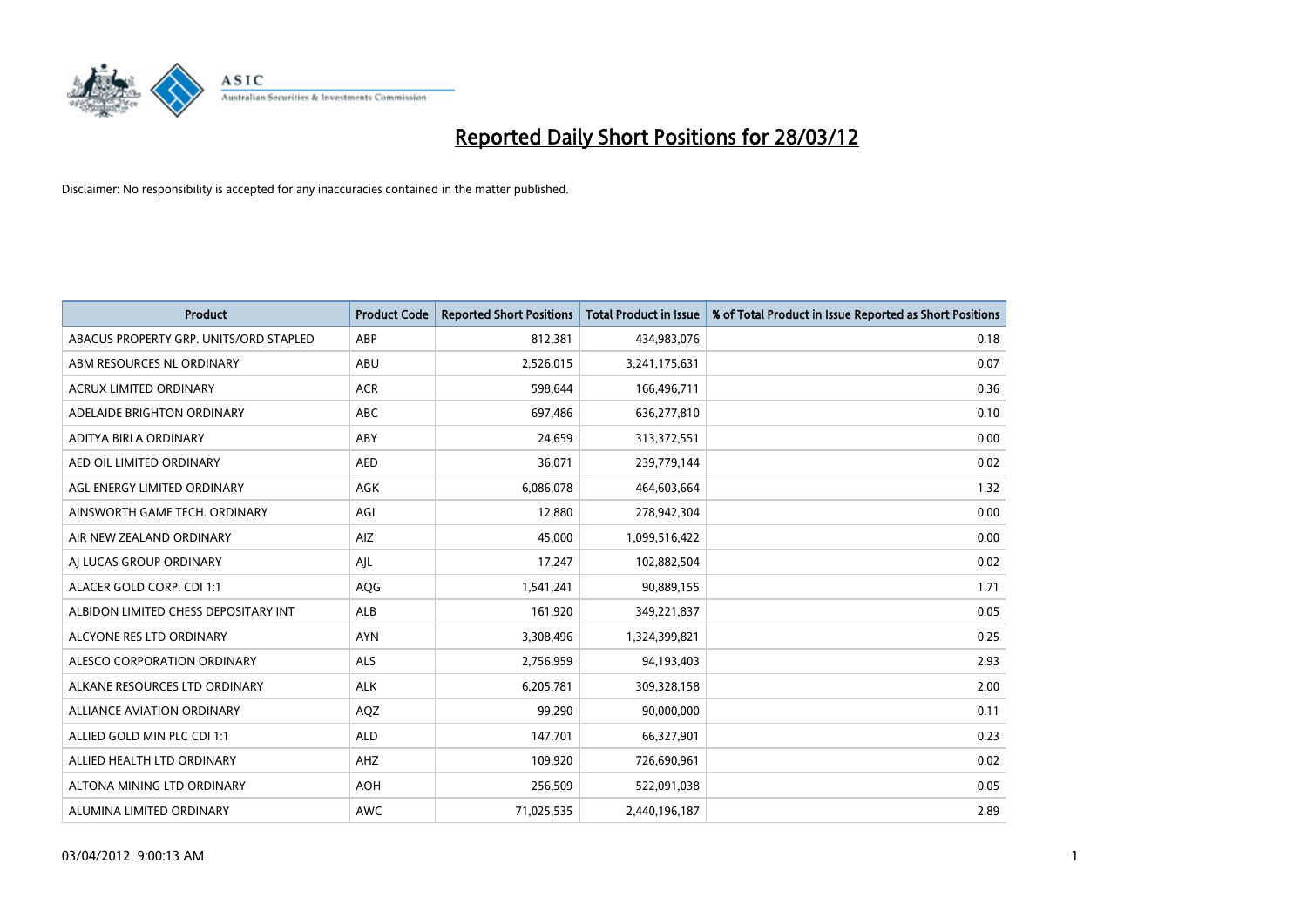

| <b>Product</b>                          | <b>Product Code</b> | <b>Reported Short Positions</b> | <b>Total Product in Issue</b> | % of Total Product in Issue Reported as Short Positions |
|-----------------------------------------|---------------------|---------------------------------|-------------------------------|---------------------------------------------------------|
| AMALGAMATED HOLDINGS ORDINARY           | AHD                 | 1.999                           | 157,596,140                   | 0.00                                                    |
| AMCOM TELECOMM. ORDINARY                | AMM                 | 105,000                         | 241,491,904                   | 0.04                                                    |
| AMCOR LIMITED ORDINARY                  | <b>AMC</b>          | 6,612,783                       | 1,206,684,923                 | 0.53                                                    |
| AMP LIMITED ORDINARY                    | AMP                 | 11,113,241                      | 2,854,672,784                 | 0.35                                                    |
| AMPELLA MINING ORDINARY                 | <b>AMX</b>          | 2,039,731                       | 236,754,340                   | 0.85                                                    |
| ANSELL LIMITED ORDINARY                 | <b>ANN</b>          | 3,164,618                       | 130,656,668                   | 2.43                                                    |
| ANTARES ENERGY LTD ORDINARY             | AZZ                 | 195,213                         | 260,000,000                   | 0.08                                                    |
| ANZ BANKING GRP LTD ORDINARY            | ANZ                 | 20,023,632                      | 2,679,513,264                 | 0.71                                                    |
| APA GROUP STAPLED SECURITIES            | <b>APA</b>          | 21,956,446                      | 644,485,583                   | 3.40                                                    |
| APN NEWS & MEDIA ORDINARY               | <b>APN</b>          | 30,380,660                      | 630,211,415                   | 4.83                                                    |
| AQUARIUS PLATINUM. ORDINARY             | <b>AOP</b>          | 11,616,222                      | 470,312,578                   | 2.46                                                    |
| AQUILA RESOURCES ORDINARY               | <b>AQA</b>          | 4,496,346                       | 411,804,442                   | 1.08                                                    |
| ARAFURA RESOURCE LTD ORDINARY           | ARU                 | 9,536,487                       | 396,004,144                   | 2.40                                                    |
| ARB CORPORATION ORDINARY                | ARP                 | 82,728                          | 72,481,302                    | 0.11                                                    |
| ARDENT LEISURE GROUP STAPLED SECURITIES | AAD                 | 116,358                         | 334,209,401                   | 0.04                                                    |
| ARISTOCRAT LEISURE ORDINARY             | ALL                 | 13,351,503                      | 543,181,024                   | 2.45                                                    |
| ASCIANO LIMITED ORDINARY                | <b>AIO</b>          | 7,676,267                       | 975,385,664                   | 0.79                                                    |
| ASG GROUP LIMITED ORDINARY              | ASZ                 | 168,990                         | 171,456,889                   | 0.10                                                    |
| ASPEN GROUP ORD/UNITS STAPLED           | <b>APZ</b>          | 568,155                         | 596,206,393                   | 0.08                                                    |
| ASPIRE MINING LTD ORDINARY              | AKM                 | 554,926                         | 620,594,556                   | 0.09                                                    |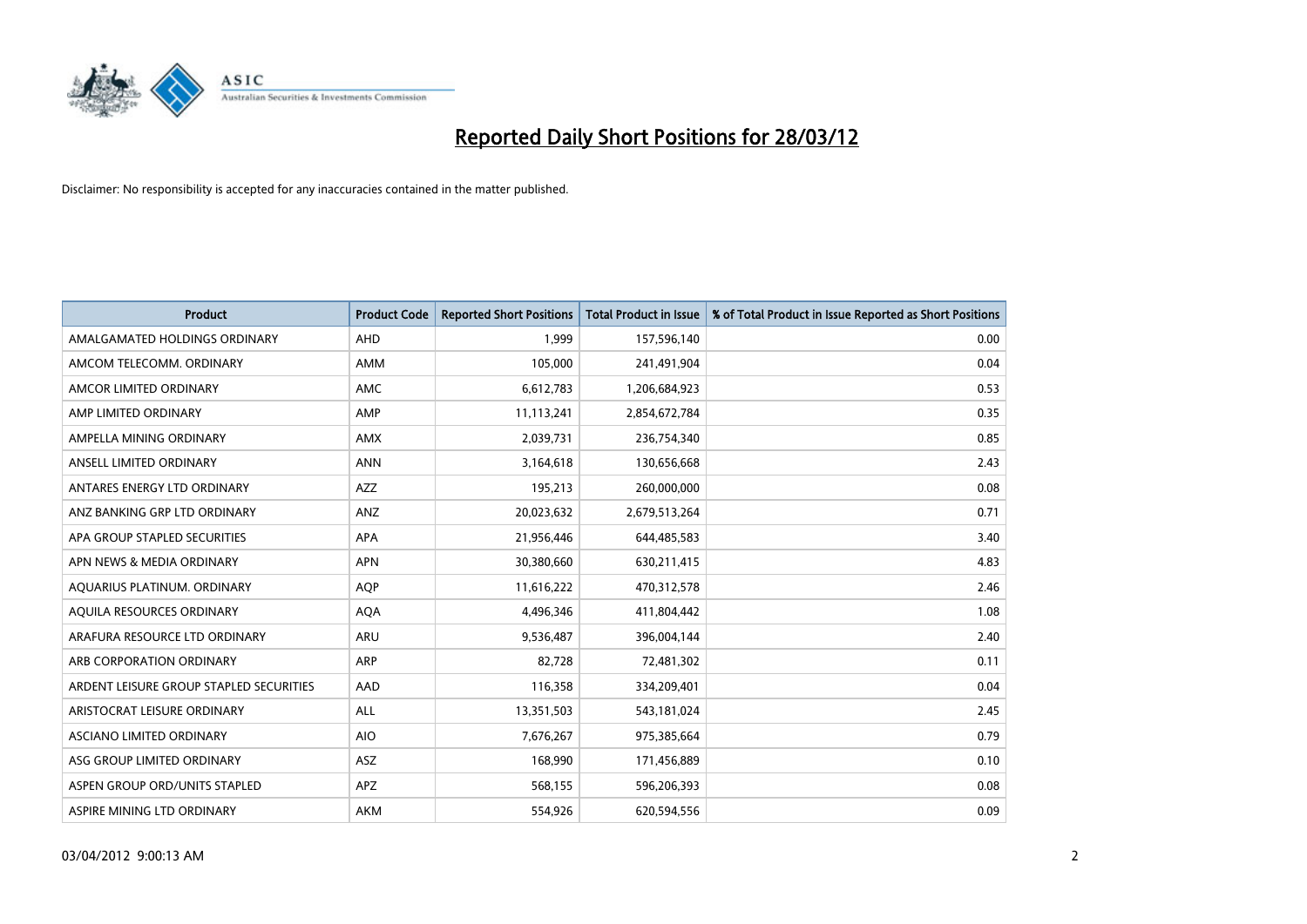

| <b>Product</b>                          | <b>Product Code</b> | <b>Reported Short Positions</b> | <b>Total Product in Issue</b> | % of Total Product in Issue Reported as Short Positions |
|-----------------------------------------|---------------------|---------------------------------|-------------------------------|---------------------------------------------------------|
| <b>ASTON RES LTD ORDINARY</b>           | <b>AZT</b>          | 694,734                         | 204,747,813                   | 0.34                                                    |
| ASTRO JAP PROP GROUP STAPLED SECURITIES | AJA                 | 33,686                          | 58,445,002                    | 0.05                                                    |
| ASX LIMITED ORDINARY                    | <b>ASX</b>          | 3,789,420                       | 175,136,729                   | 2.16                                                    |
| ATLAS IRON LIMITED ORDINARY             | AGO                 | 16,030,527                      | 894,874,560                   | 1.78                                                    |
| <b>AURORA OIL &amp; GAS ORDINARY</b>    | <b>AUT</b>          | 5,328,314                       | 411,655,343                   | 1.29                                                    |
| AUSDRILL LIMITED ORDINARY               | <b>ASL</b>          | 877,273                         | 303,654,821                   | 0.30                                                    |
| AUSENCO LIMITED ORDINARY                | AAX                 | 1,158,650                       | 123,258,843                   | 0.93                                                    |
| AUSGOLD LIMITED ORDINARY                | <b>AUC</b>          | 27,600                          | 120,628,473                   | 0.02                                                    |
| <b>AUSTAL LIMITED ORDINARY</b>          | ASB                 | 186,363                         | 188,069,638                   | 0.09                                                    |
| <b>AUSTAR UNITED ORDINARY</b>           | <b>AUN</b>          | 11,708,891                      | 1,271,505,737                 | 0.93                                                    |
| AUSTIN ENGINEERING ORDINARY             | ANG                 | 6,026                           | 72,314,403                    | 0.00                                                    |
| AUSTRALAND PROPERTY STAPLED SECURITY    | <b>ALZ</b>          | 541,159                         | 576,846,597                   | 0.09                                                    |
| AUSTRALIAN AGRICULT. ORDINARY           | AAC                 | 718,377                         | 312,861,135                   | 0.22                                                    |
| AUSTRALIAN INFRASTR. UNITS/ORDINARY     | <b>AIX</b>          | 12,238,808                      | 620,733,944                   | 1.97                                                    |
| AUSTRALIAN PHARM, ORDINARY              | API                 | 106,000                         | 488,115,883                   | 0.02                                                    |
| AUTOMOTIVE HOLDINGS ORDINARY            | AHE                 | 4,726                           | 260,579,682                   | 0.00                                                    |
| AVIENNINGS LIMITED ORDINARY             | <b>AVJ</b>          | 225,001                         | 274,588,694                   | 0.08                                                    |
| AWE LIMITED ORDINARY                    | <b>AWE</b>          | 2,452,138                       | 521,871,941                   | 0.48                                                    |
| AZIMUTH RES LTD ORDINARY                | <b>AZH</b>          | 18,024                          | 392,800,724                   | 0.00                                                    |
| AZUMAH RESOURCES ORDINARY               | AZM                 | 476,260                         | 333,614,095                   | 0.14                                                    |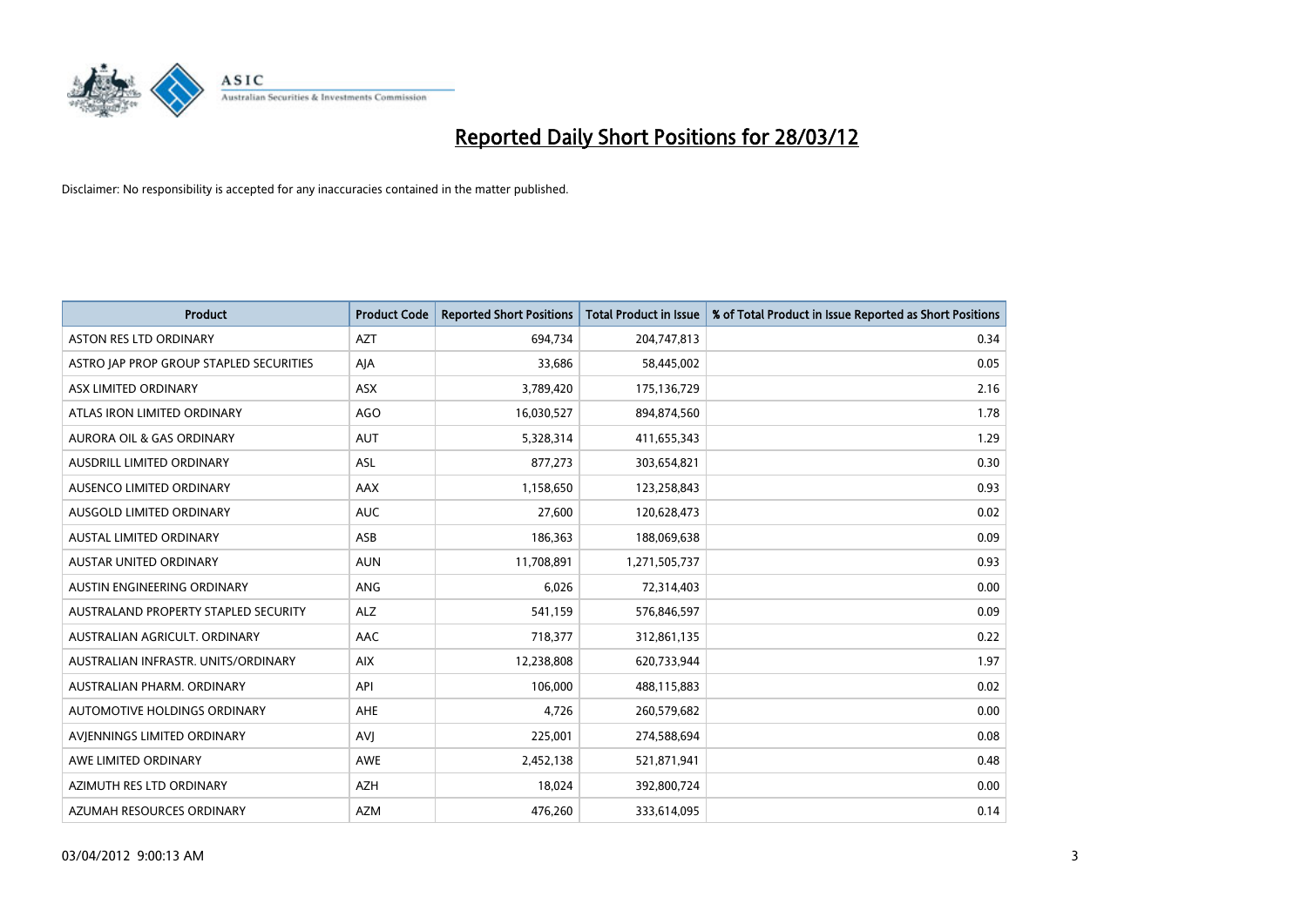

| <b>Product</b>                       | <b>Product Code</b> | <b>Reported Short Positions</b> | <b>Total Product in Issue</b> | % of Total Product in Issue Reported as Short Positions |
|--------------------------------------|---------------------|---------------------------------|-------------------------------|---------------------------------------------------------|
| <b>BANDANNA ENERGY ORDINARY</b>      | <b>BND</b>          | 3,500,415                       | 528,481,199                   | 0.65                                                    |
| BANK OF QUEENSLAND. ORDINARY         | <b>BOO</b>          | 9,910,182                       | 229,598,329                   | 4.31                                                    |
| <b>BANNERMAN RESOURCES ORDINARY</b>  | <b>BMN</b>          | 31,906                          | 297,244,208                   | 0.01                                                    |
| <b>BASE RES LIMITED ORDINARY</b>     | <b>BSE</b>          | 1,210,501                       | 460,440,029                   | 0.26                                                    |
| <b>BATHURST RESOURCES ORDINARY</b>   | <b>BTU</b>          | 26,837,251                      | 692,447,997                   | 3.88                                                    |
| <b>BC IRON LIMITED ORDINARY</b>      | <b>BCI</b>          | 271,710                         | 103,861,000                   | 0.26                                                    |
| <b>BEACH ENERGY LIMITED ORDINARY</b> | <b>BPT</b>          | 7,238,261                       | 1,115,960,668                 | 0.65                                                    |
| BEADELL RESOURCE LTD ORDINARY        | <b>BDR</b>          | 10,119,855                      | 716,004,752                   | 1.39                                                    |
| BENDIGO AND ADELAIDE ORDINARY        | <b>BEN</b>          | 4,976,126                       | 390,583,655                   | 1.26                                                    |
| BERKELEY RESOURCES ORDINARY          | <b>BKY</b>          | 425,040                         | 174,298,273                   | 0.25                                                    |
| BETASHARES ASX RES ETF UNITS         | <b>ORE</b>          | 94,330                          | 4,220,217                     | 2.24                                                    |
| <b>BHP BILLITON LIMITED ORDINARY</b> | <b>BHP</b>          | 14,103,361                      | 3,211,691,105                 | 0.38                                                    |
| <b>BILLABONG ORDINARY</b>            | <b>BBG</b>          | 22,691,898                      | 255,102,103                   | 8.87                                                    |
| <b>BIOTA HOLDINGS ORDINARY</b>       | <b>BTA</b>          | 392,456                         | 181,848,833                   | 0.21                                                    |
| <b>BLUESCOPE STEEL LTD ORDINARY</b>  | <b>BSL</b>          | 34,314,998                      | 3,349,185,247                 | 1.02                                                    |
| <b>BOART LONGYEAR ORDINARY</b>       | <b>BLY</b>          | 1,817,759                       | 461,163,412                   | 0.39                                                    |
| <b>BOOM LOGISTICS ORDINARY</b>       | <b>BOL</b>          | 640                             | 468,663,585                   | 0.00                                                    |
| <b>BORAL LIMITED, ORDINARY</b>       | <b>BLD</b>          | 30,822,440                      | 744,778,604                   | 4.13                                                    |
| <b>BRADKEN LIMITED ORDINARY</b>      | <b>BKN</b>          | 4,671,278                       | 168,629,376                   | 2.76                                                    |
| <b>BRAMBLES LIMITED ORDINARY</b>     | <b>BXB</b>          | 8,555,026                       | 1,480,481,734                 | 0.54                                                    |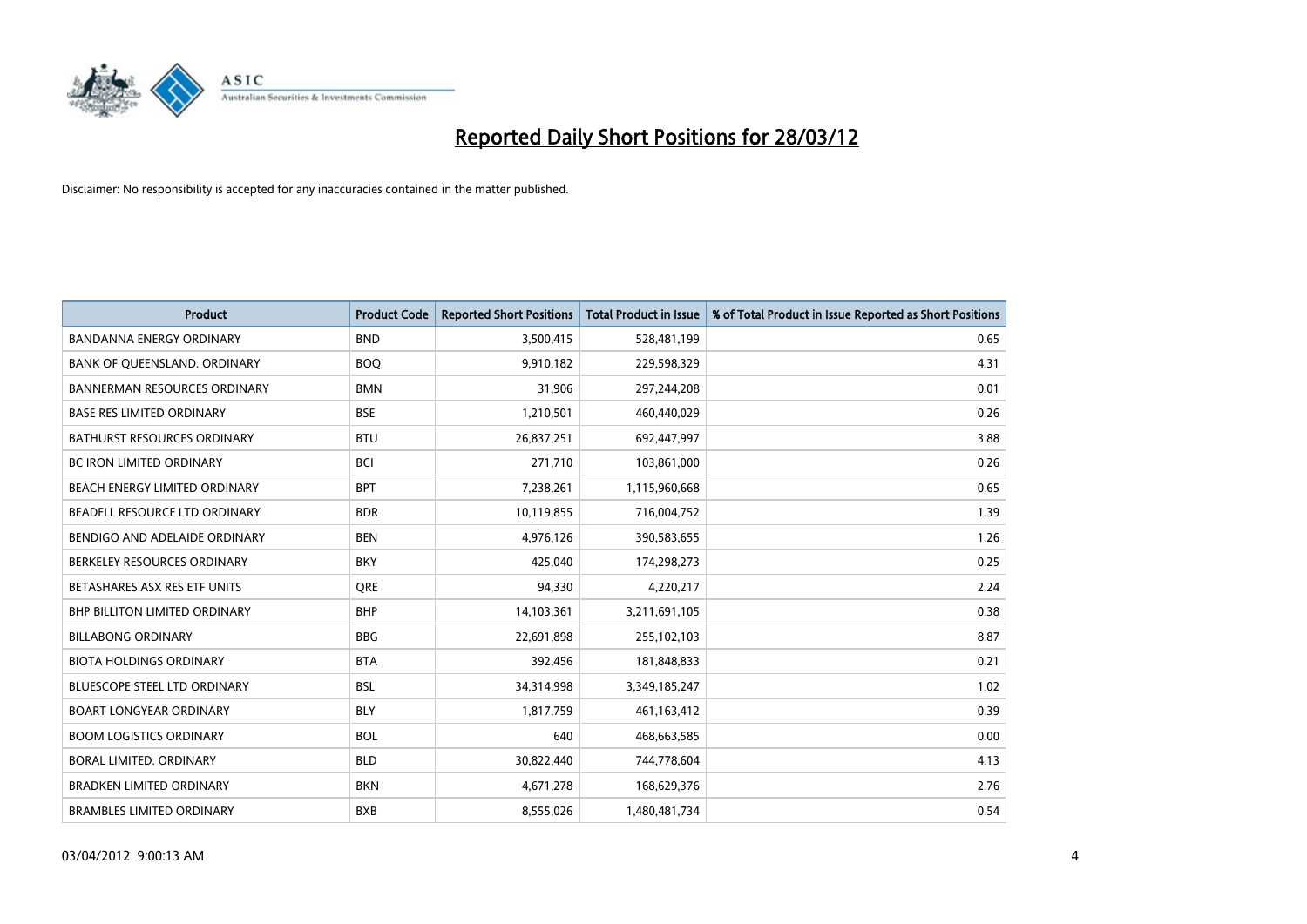

| <b>Product</b>                          | <b>Product Code</b> | <b>Reported Short Positions</b> | <b>Total Product in Issue</b> | % of Total Product in Issue Reported as Short Positions |
|-----------------------------------------|---------------------|---------------------------------|-------------------------------|---------------------------------------------------------|
| <b>BREVILLE GROUP LTD ORDINARY</b>      | <b>BRG</b>          | 18,195                          | 130,095,322                   | 0.01                                                    |
| <b>BRICKWORKS LIMITED ORDINARY</b>      | <b>BKW</b>          | 28,732                          | 147,567,333                   | 0.02                                                    |
| <b>BROCKMAN RESOURCES ORDINARY</b>      | <b>BRM</b>          | 7,647                           | 145,013,151                   | 0.00                                                    |
| BT INVESTMENT MNGMNT ORDINARY           | <b>BTT</b>          | 3,511                           | 267,906,977                   | 0.00                                                    |
| <b>BURU ENERGY ORDINARY</b>             | <b>BRU</b>          | 7,415,459                       | 234,219,477                   | 3.16                                                    |
| <b>BWP TRUST ORDINARY UNITS</b>         | <b>BWP</b>          | 461,179                         | 525,255,093                   | 0.07                                                    |
| <b>CABCHARGE AUSTRALIA ORDINARY</b>     | CAB                 | 645,383                         | 120,437,014                   | 0.53                                                    |
| CALTEX AUSTRALIA ORDINARY               | <b>CTX</b>          | 6,405,993                       | 270,000,000                   | 2.34                                                    |
| <b>CAMPBELL BROTHERS ORDINARY</b>       | <b>CPB</b>          | 1,825,130                       | 67,503,411                    | 2.73                                                    |
| CAPE LAMBERT RES LTD ORDINARY           | <b>CFE</b>          | 243,293                         | 689,108,792                   | 0.04                                                    |
| CARABELLA RES LTD ORDINARY              | <b>CLR</b>          | 70,117                          | 133,642,797                   | 0.05                                                    |
| <b>CARBON ENERGY ORDINARY</b>           | <b>CNX</b>          | 77,039                          | 772,293,626                   | 0.01                                                    |
| CARDNO LIMITED ORDINARY                 | CDD                 | 45,626                          | 137,879,228                   | 0.03                                                    |
| CARNARVON PETROLEUM ORDINARY            | <b>CVN</b>          | 326,644                         | 694,644,634                   | 0.05                                                    |
| CARSALES.COM LTD ORDINARY               | <b>CRZ</b>          | 24,363,270                      | 233,674,223                   | 10.42                                                   |
| CASH CONVERTERS ORDINARY                | CCV                 | 305,232                         | 379,761,025                   | 0.08                                                    |
| CEDAR WOODS PROP. ORDINARY              | <b>CWP</b>          | 693                             | 62,858,325                    | 0.00                                                    |
| CENTRO RETAIL AUST ORD/UNIT STAPLED SEC | <b>CRF</b>          | 9,896,570                       | 1,340,723,189                 | 0.73                                                    |
| CERAMIC FUEL CELLS ORDINARY             | <b>CFU</b>          | 343,512                         | 1,366,298,863                 | 0.01                                                    |
| CFS RETAIL PROPERTY UNITS               | <b>CFX</b>          | 55,990,426                      | 2,839,591,911                 | 1.98                                                    |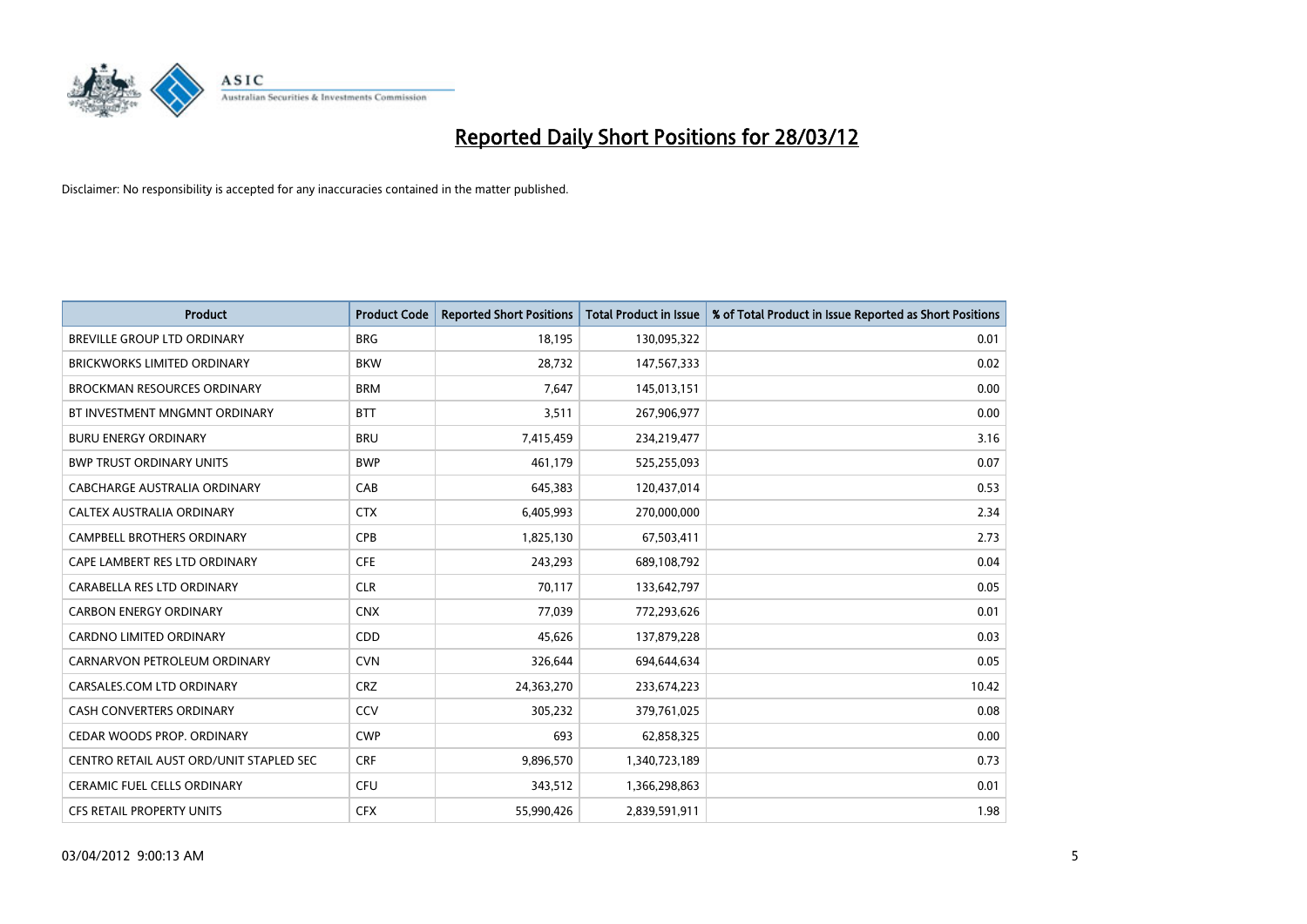

| <b>Product</b>                           | <b>Product Code</b> | <b>Reported Short Positions</b> | <b>Total Product in Issue</b> | % of Total Product in Issue Reported as Short Positions |
|------------------------------------------|---------------------|---------------------------------|-------------------------------|---------------------------------------------------------|
| <b>CGA MINING LIMITED ORDINARY</b>       | <b>CGX</b>          | 68,315                          | 334,725,726                   | 0.03                                                    |
| CHALLENGER DIV.PRO. STAPLED UNITS        | <b>CDI</b>          | 142,173                         | 883,903,667                   | 0.01                                                    |
| <b>CHALLENGER INFRAST, STAPLED UNITS</b> | <b>CIF</b>          | 214,917                         | 316,223,785                   | 0.07                                                    |
| <b>CHALLENGER LIMITED ORDINARY</b>       | <b>CGF</b>          | 3,309,786                       | 548,329,617                   | 0.60                                                    |
| CHARTER HALL GROUP STAPLED US PROHIBIT.  | <b>CHC</b>          | 388,112                         | 308,610,130                   | 0.12                                                    |
| <b>CHARTER HALL OFFICE UNIT</b>          | CQO                 | 7,184,314                       | 493,319,730                   | 1.44                                                    |
| <b>CHARTER HALL RETAIL UNITS</b>         | <b>COR</b>          | 829,988                         | 299,628,571                   | 0.26                                                    |
| <b>CHORUS LIMITED ORDINARY</b>           | <b>CNU</b>          | 1,475,078                       | 385,082,123                   | 0.39                                                    |
| CITIGOLD CORP LTD ORDINARY               | <b>CTO</b>          | 1,355,317                       | 1,105,078,301                 | 0.12                                                    |
| <b>CLOUGH LIMITED ORDINARY</b>           | <b>CLO</b>          | 113,411                         | 769,716,269                   | 0.01                                                    |
| CNPR GRP UNITS/ORD STAPLED               | <b>CNP</b>          | 2,537                           | 972,414,514                   | 0.00                                                    |
| COAL OF AFRICA LTD ORDINARY              | <b>CZA</b>          | 216,044                         | 662,484,573                   | 0.04                                                    |
| COALSPUR MINES LTD ORDINARY              | <b>CPL</b>          | 7,908,040                       | 620,659,899                   | 1.26                                                    |
| <b>COALWORKS LIMITED ORDINARY</b>        | <b>CWK</b>          | 15,312                          | 149,088,955                   | 0.01                                                    |
| <b>COBAR CONSOLIDATED ORDINARY</b>       | CCU                 | 215,069                         | 208,868,037                   | 0.10                                                    |
| COCA-COLA AMATIL ORDINARY                | <b>CCL</b>          | 9,671,566                       | 759,567,552                   | 1.24                                                    |
| COCHLEAR LIMITED ORDINARY                | <b>COH</b>          | 6,182,976                       | 56,929,432                    | 10.86                                                   |
| <b>COCKATOO COAL ORDINARY</b>            | <b>COK</b>          | 5,679,899                       | 1,016,196,908                 | 0.55                                                    |
| <b>COFFEY INTERNATIONAL ORDINARY</b>     | <b>COF</b>          | 10,000                          | 239,260,027                   | 0.00                                                    |
| <b>COKAL LTD ORDINARY</b>                | <b>CKA</b>          | 119,093                         | 411,046,892                   | 0.03                                                    |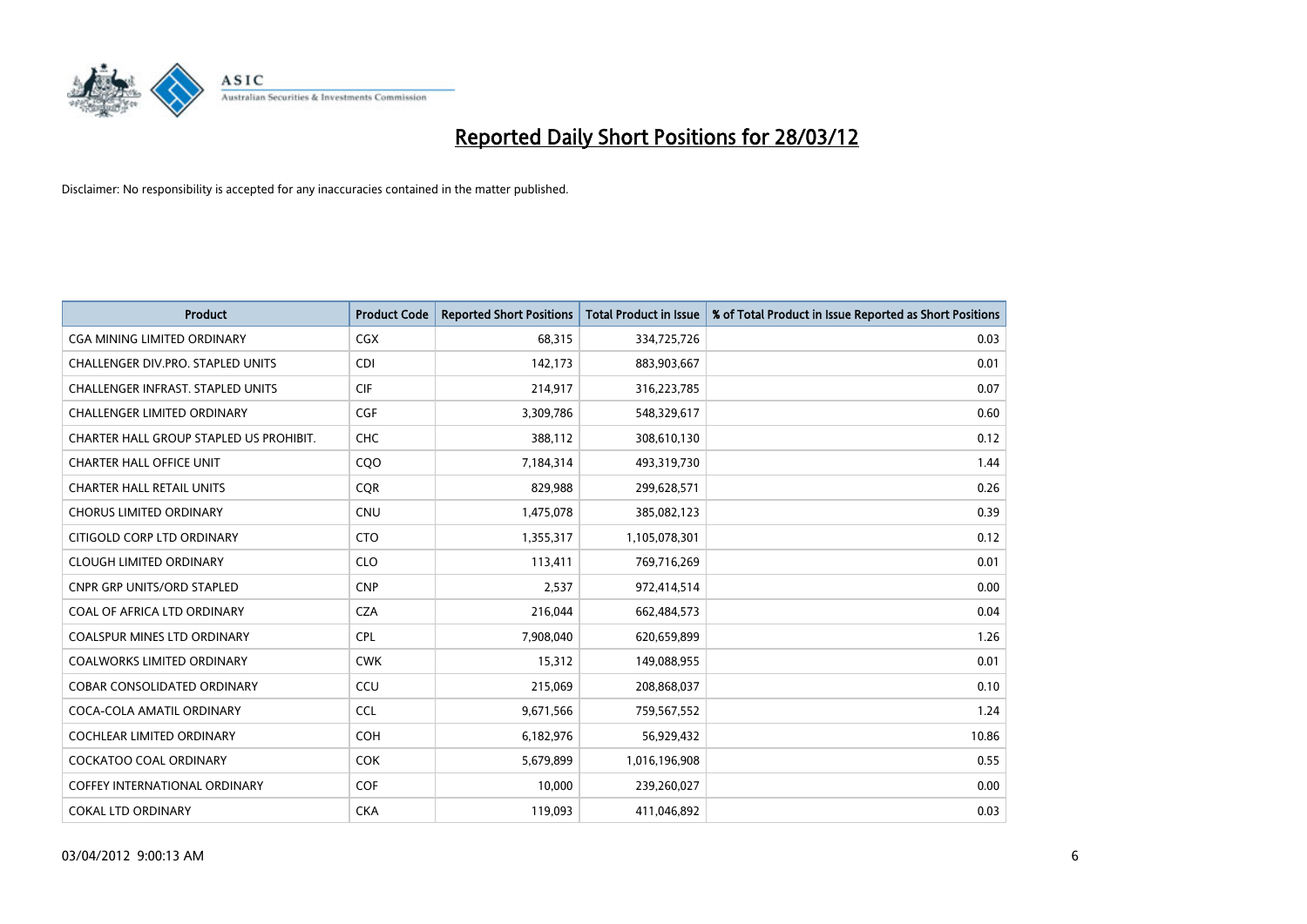

| Product                                 | <b>Product Code</b> | <b>Reported Short Positions</b> | <b>Total Product in Issue</b> | % of Total Product in Issue Reported as Short Positions |
|-----------------------------------------|---------------------|---------------------------------|-------------------------------|---------------------------------------------------------|
| <b>COLLINS FOODS LTD ORDINARY</b>       | <b>CKF</b>          | 23,670                          | 93,000,003                    | 0.03                                                    |
| COMMONWEALTH BANK, ORDINARY             | <b>CBA</b>          | 30,633,543                      | 1,581,280,593                 | 1.92                                                    |
| <b>COMMONWEALTH PROP ORDINARY UNITS</b> | <b>CPA</b>          | 33,453,392                      | 2,389,601,065                 | 1.39                                                    |
| <b>COMPASS RESOURCES ORDINARY</b>       | <b>CMR</b>          | 63,000                          | 1,403,744,100                 | 0.00                                                    |
| <b>COMPUTERSHARE LTD ORDINARY</b>       | <b>CPU</b>          | 12,245,626                      | 555,664,059                   | 2.17                                                    |
| CONSOLIDATED MEDIA, ORDINARY            | <b>CMJ</b>          | 1,018,532                       | 561,834,996                   | 0.18                                                    |
| CONTINENTAL COAL LTD ORDINARY           | CCC                 | 297,211                         | 421,018,421                   | 0.07                                                    |
| <b>CREDIT CORP GROUP ORDINARY</b>       | <b>CCP</b>          | 4,756                           | 45,571,114                    | 0.01                                                    |
| <b>CROMWELL PROP STAPLED SECURITIES</b> | <b>CMW</b>          | 759,906                         | 1,166,107,621                 | 0.07                                                    |
| <b>CROWN LIMITED ORDINARY</b>           | <b>CWN</b>          | 4,379,029                       | 728,394,185                   | 0.60                                                    |
| <b>CSG LIMITED ORDINARY</b>             | CSV                 | 615,762                         | 282,567,499                   | 0.20                                                    |
| <b>CSL LIMITED ORDINARY</b>             | <b>CSL</b>          | 10,425,143                      | 516,624,130                   | 1.99                                                    |
| <b>CSR LIMITED ORDINARY</b>             | <b>CSR</b>          | 27,206,779                      | 506,000,315                   | 5.36                                                    |
| <b>CUDECO LIMITED ORDINARY</b>          | CDU                 | 2,885,100                       | 190,709,873                   | 1.51                                                    |
| <b>CUE ENERGY RESOURCE ORDINARY</b>     | <b>CUE</b>          | 3,026,448                       | 695,153,053                   | 0.43                                                    |
| <b>CUSTOMERS LIMITED ORDINARY</b>       | <b>CUS</b>          | 40,106                          | 134,869,357                   | 0.03                                                    |
| DART ENERGY LTD ORDINARY                | <b>DTE</b>          | 8,278,794                       | 736,141,536                   | 1.11                                                    |
| DATA#3 LIMITED ORDINARY                 | <b>DTL</b>          | 4,998                           | 153,974,950                   | 0.00                                                    |
| DAVID JONES LIMITED ORDINARY            | <b>DJS</b>          | 61,221,679                      | 524,940,325                   | 11.66                                                   |
| DECMIL GROUP LIMITED ORDINARY           | <b>DCG</b>          | 13,868                          | 166,492,757                   | 0.00                                                    |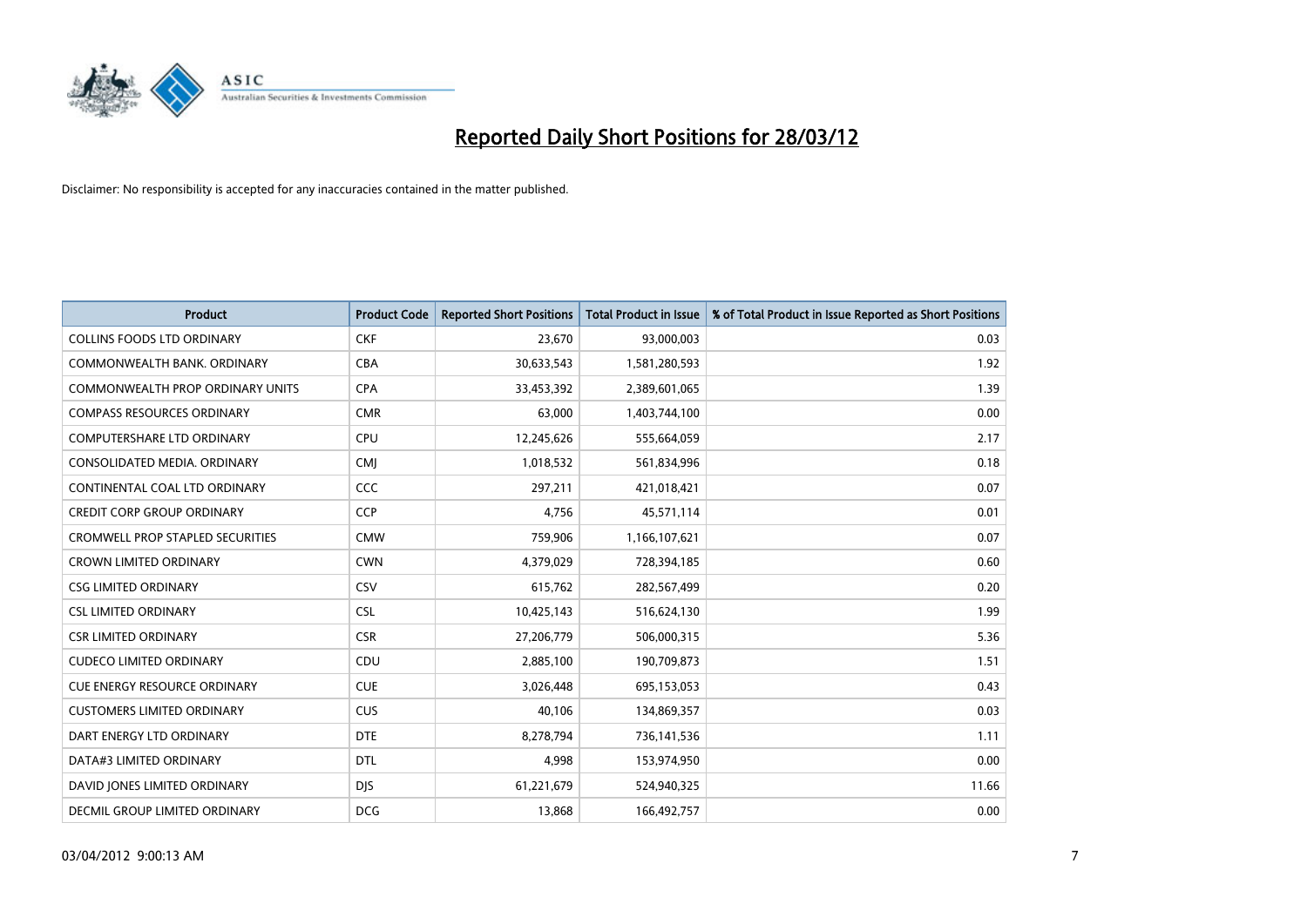

| <b>Product</b>                       | <b>Product Code</b> | <b>Reported Short Positions</b> | <b>Total Product in Issue</b> | % of Total Product in Issue Reported as Short Positions |
|--------------------------------------|---------------------|---------------------------------|-------------------------------|---------------------------------------------------------|
| DEEP YELLOW LIMITED ORDINARY         | <b>DYL</b>          | 1.742                           | 1,128,736,403                 | 0.00                                                    |
| DEXUS PROPERTY GROUP STAPLED UNITS   | <b>DXS</b>          | 21,059,870                      | 4,839,024,176                 | 0.41                                                    |
| DISCOVERY METALS LTD ORDINARY        | <b>DML</b>          | 9,179,468                       | 442,128,231                   | 2.12                                                    |
| DOMINO PIZZA ENTERPR ORDINARY        | <b>DMP</b>          | 616,997                         | 69,899,674                    | 0.88                                                    |
| DOWNER EDI LIMITED ORDINARY          | <b>DOW</b>          | 5,645,692                       | 429,100,296                   | 1.32                                                    |
| DRILLSEARCH ENERGY ORDINARY          | <b>DLS</b>          | 1,460,781                       | 337,449,196                   | 0.44                                                    |
| DUET GROUP STAPLED US PROHIBIT.      | <b>DUE</b>          | 14,798,374                      | 1,109,831,386                 | 1.35                                                    |
| DULUXGROUP LIMITED ORDINARY          | <b>DLX</b>          | 8,215,986                       | 367,456,259                   | 2.23                                                    |
| DYESOL LIMITED ORDINARY              | <b>DYE</b>          | 318,874                         | 167,797,068                   | 0.19                                                    |
| ECHO ENTERTAINMENT ORDINARY          | <b>EGP</b>          | 51,096,467                      | 688,019,737                   | 7.41                                                    |
| ELDERS LIMITED ORDINARY              | <b>ELD</b>          | 19,955,358                      | 448,598,480                   | 4.45                                                    |
| ELDORADO GOLD CORP CDI 1:1           | EAU                 | 38,037                          | 9,113,985                     | 0.41                                                    |
| ELEMENTAL MINERALS ORDINARY          | <b>ELM</b>          | 296,757                         | 243,614,280                   | 0.11                                                    |
| ELEMENTOS LIMITED ORDINARY           | ELT                 | 16                              | 82,383,526                    | 0.00                                                    |
| <b>EMECO HOLDINGS ORDINARY</b>       | <b>EHL</b>          | 1,673,869                       | 631,237,586                   | 0.26                                                    |
| <b>ENDEAVOUR MIN CORP CDI 1:1</b>    | <b>EVR</b>          | 58,677                          | 119,067,827                   | 0.04                                                    |
| ENERGY RESOURCES ORDINARY 'A'        | ERA                 | 7,885,790                       | 517,725,062                   | 1.53                                                    |
| <b>ENERGY WORLD CORPOR. ORDINARY</b> | <b>EWC</b>          | 26,351,437                      | 1,734,166,672                 | 1.49                                                    |
| <b>ENVESTRA LIMITED ORDINARY</b>     | <b>ENV</b>          | 4,313,508                       | 1,547,890,032                 | 0.27                                                    |
| EQUATORIAL RES LTD ORDINARY          | EQX                 | 26,861                          | 114,848,553                   | 0.02                                                    |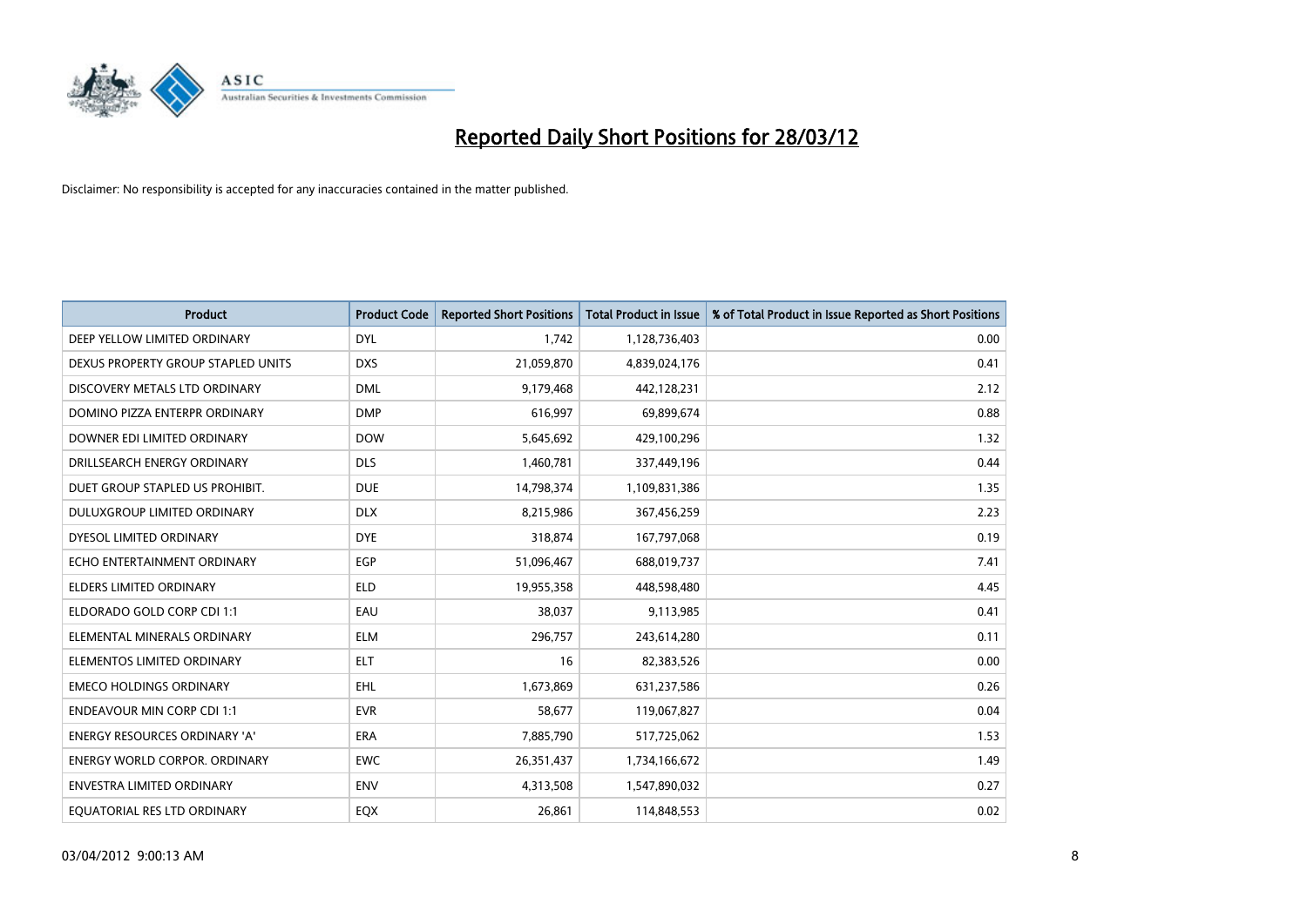

| <b>Product</b>                        | <b>Product Code</b> | <b>Reported Short Positions</b> | <b>Total Product in Issue</b> | % of Total Product in Issue Reported as Short Positions |
|---------------------------------------|---------------------|---------------------------------|-------------------------------|---------------------------------------------------------|
| EVOLUTION MINING LTD ORDINARY         | <b>EVN</b>          | 3,548,601                       | 707,105,713                   | 0.52                                                    |
| EXCO RESOURCES LTD ORDINARY           | EXS                 | 55,560                          | 356,044,187                   | 0.01                                                    |
| <b>EXTRACT RESOURCES ORDINARY</b>     | <b>EXT</b>          | 193,735                         | 252,220,823                   | 0.08                                                    |
| FAIRFAX MEDIA LTD ORDINARY            | FXJ                 | 257,193,714                     | 2,351,955,725                 | 10.96                                                   |
| <b>FAR LTD ORDINARY</b>               | <b>FAR</b>          | 22,849,999                      | 2,150,080,157                 | 1.07                                                    |
| FISHER & PAYKEL H. ORDINARY           | <b>FPH</b>          | 5,000                           | 530,053,399                   | 0.00                                                    |
| FKP PROPERTY GROUP STAPLED SECURITIES | <b>FKP</b>          | 35,882,762                      | 1,197,968,723                 | 2.99                                                    |
| FLEETWOOD CORP ORDINARY               | <b>FWD</b>          | 174,524                         | 58,918,235                    | 0.30                                                    |
| FLETCHER BUILDING ORDINARY            | <b>FBU</b>          | 10,946,105                      | 680,739,504                   | 1.61                                                    |
| FLEXIGROUP LIMITED ORDINARY           | <b>FXL</b>          | 32,804                          | 279,268,329                   | 0.00                                                    |
| FLIGHT CENTRE ORDINARY                | <b>FLT</b>          | 9,581,343                       | 100,017,679                   | 9.57                                                    |
| FLINDERS MINES LTD ORDINARY           | <b>FMS</b>          | 11,109,077                      | 1,821,300,404                 | 0.63                                                    |
| <b>FOCUS MINERALS LTD ORDINARY</b>    | <b>FML</b>          | 891,433                         | 4,320,773,701                 | 0.02                                                    |
| <b>FORGE GROUP LIMITED ORDINARY</b>   | FGE                 | 177,062                         | 83,469,014                    | 0.20                                                    |
| FORTESCUE METALS GRP ORDINARY         | <b>FMG</b>          | 103,857,650                     | 3,113,798,659                 | 3.33                                                    |
| <b>G.U.D. HOLDINGS ORDINARY</b>       | GUD                 | 743,788                         | 70,803,455                    | 1.04                                                    |
| <b>GALAXY RESOURCES ORDINARY</b>      | GXY                 | 3,220,582                       | 323,327,000                   | 0.98                                                    |
| <b>GEODYNAMICS LIMITED ORDINARY</b>   | GDY                 | 100,848                         | 406,452,608                   | 0.03                                                    |
| <b>GINDALBIE METALS LTD ORDINARY</b>  | GBG                 | 31,884,067                      | 1,247,487,454                 | 2.54                                                    |
| <b>GLOUCESTER COAL ORDINARY</b>       | GCL                 | 1,042,472                       | 202,905,967                   | 0.49                                                    |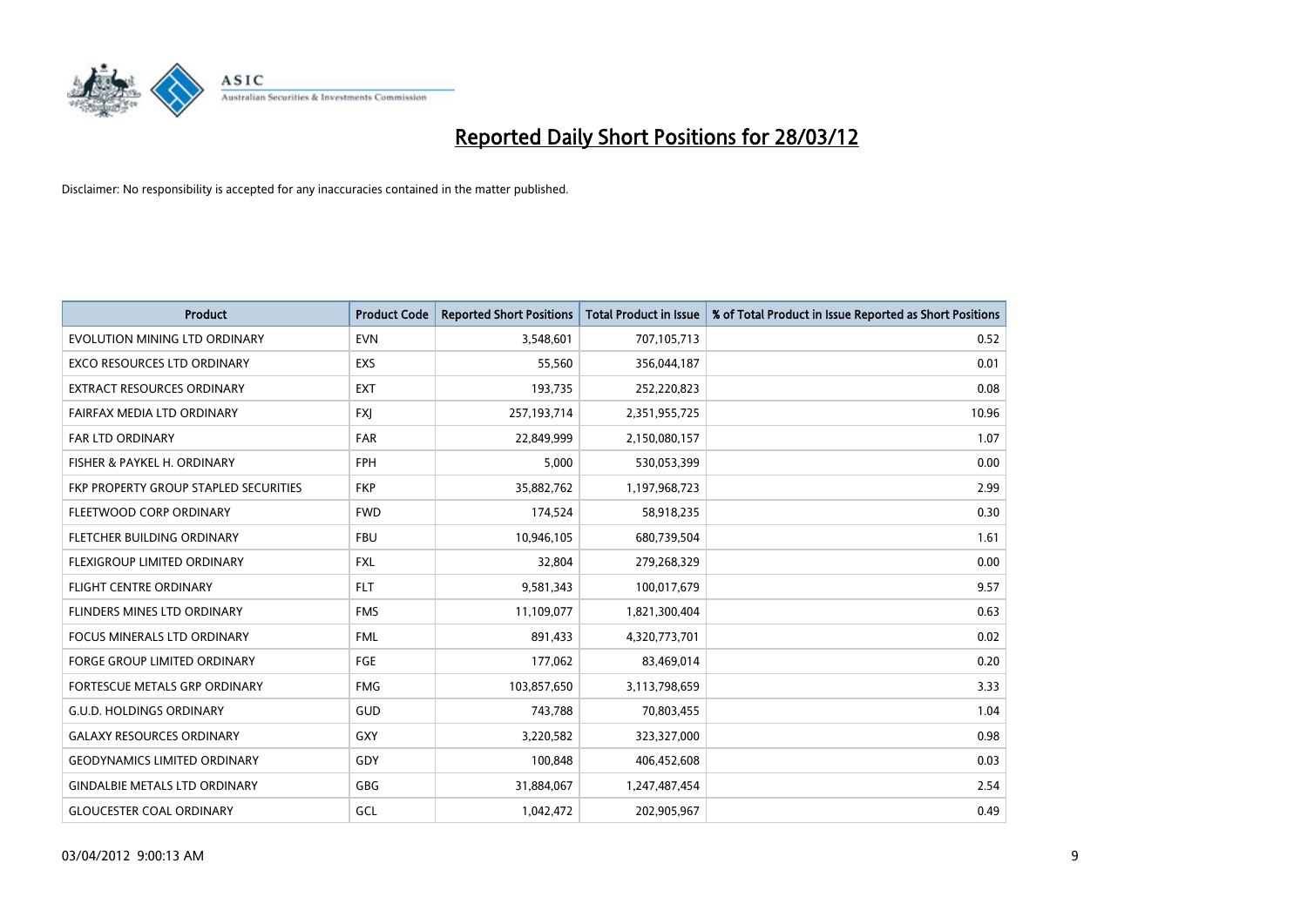

| <b>Product</b>                                   | <b>Product Code</b> | <b>Reported Short Positions</b> | <b>Total Product in Issue</b> | % of Total Product in Issue Reported as Short Positions |
|--------------------------------------------------|---------------------|---------------------------------|-------------------------------|---------------------------------------------------------|
| <b>GOLD ROAD RES LTD ORDINARY</b>                | <b>GOR</b>          | 338,162                         | 389,950,665                   | 0.09                                                    |
| <b>GOLDEN RIM RESOURCES ORDINARY</b>             | <b>GMR</b>          | 183,695                         | 413,306,231                   | 0.04                                                    |
| <b>GOODMAN FIELDER, ORDINARY</b>                 | GFF                 | 36, 163, 167                    | 1,955,559,207                 | 1.84                                                    |
| <b>GOODMAN GROUP STAPLED US PROHIBIT.</b>        | <b>GMG</b>          | 86,776,573                      | 7,735,816,741                 | 1.11                                                    |
| <b>GPT GROUP STAPLED SEC.</b>                    | GPT                 | 8,959,274                       | 1,805,662,372                 | 0.47                                                    |
| <b>GRAINCORP LIMITED A CLASS ORDINARY</b>        | <b>GNC</b>          | 687,824                         | 198,318,900                   | 0.34                                                    |
| <b>GRANGE RESOURCES, ORDINARY</b>                | <b>GRR</b>          | 137,369                         | 1,154,359,727                 | 0.00                                                    |
| <b>GREENLAND MIN EN LTD ORDINARY</b>             | GGG                 | 3,260,495                       | 416,390,488                   | 0.78                                                    |
| <b>GROWTHPOINT PROPERTY ORD/UNIT STAPLED SEC</b> | GOZ                 | 101,324                         | 291,904,374                   | 0.03                                                    |
| <b>GRYPHON MINERALS LTD ORDINARY</b>             | GRY                 | 4,645,952                       | 348,264,983                   | 1.34                                                    |
| <b>GUILDFORD COAL LTD ORDINARY</b>               | <b>GUF</b>          | 2,118,936                       | 275,363,771                   | 0.78                                                    |
| <b>GUIARAT NRE COAL LTD ORDINARY</b>             | <b>GNM</b>          | 5,000                           | 993,137,858                   | 0.00                                                    |
| <b>GUNNS LIMITED ORDINARY</b>                    | <b>GNS</b>          | 55,046,810                      | 848,401,559                   | 6.48                                                    |
| <b>GWA GROUP LTD ORDINARY</b>                    | <b>GWA</b>          | 9,565,726                       | 302,005,514                   | 3.16                                                    |
| HARVEY NORMAN ORDINARY                           | <b>HVN</b>          | 77,169,807                      | 1,062,316,784                 | 7.26                                                    |
| HASTIE GROUP LIMITED ORDINARY                    | <b>HST</b>          | 229,415                         | 137,353,504                   | 0.16                                                    |
| HASTINGS DIVERSIFIED STAPLED SECURITY            | <b>HDF</b>          | 938,317                         | 530,001,072                   | 0.17                                                    |
| HAVILAH RESOURCES NL ORDINARY                    | <b>HAV</b>          | 75,177                          | 101,311,223                   | 0.07                                                    |
| <b>HENDERSON GROUP CDI 1:1</b>                   | <b>HGG</b>          | 18,458,589                      | 653,764,818                   | 2.82                                                    |
| HFA HOLDINGS LIMITED ORDINARY                    | <b>HFA</b>          | 3,809                           | 117,332,831                   | 0.00                                                    |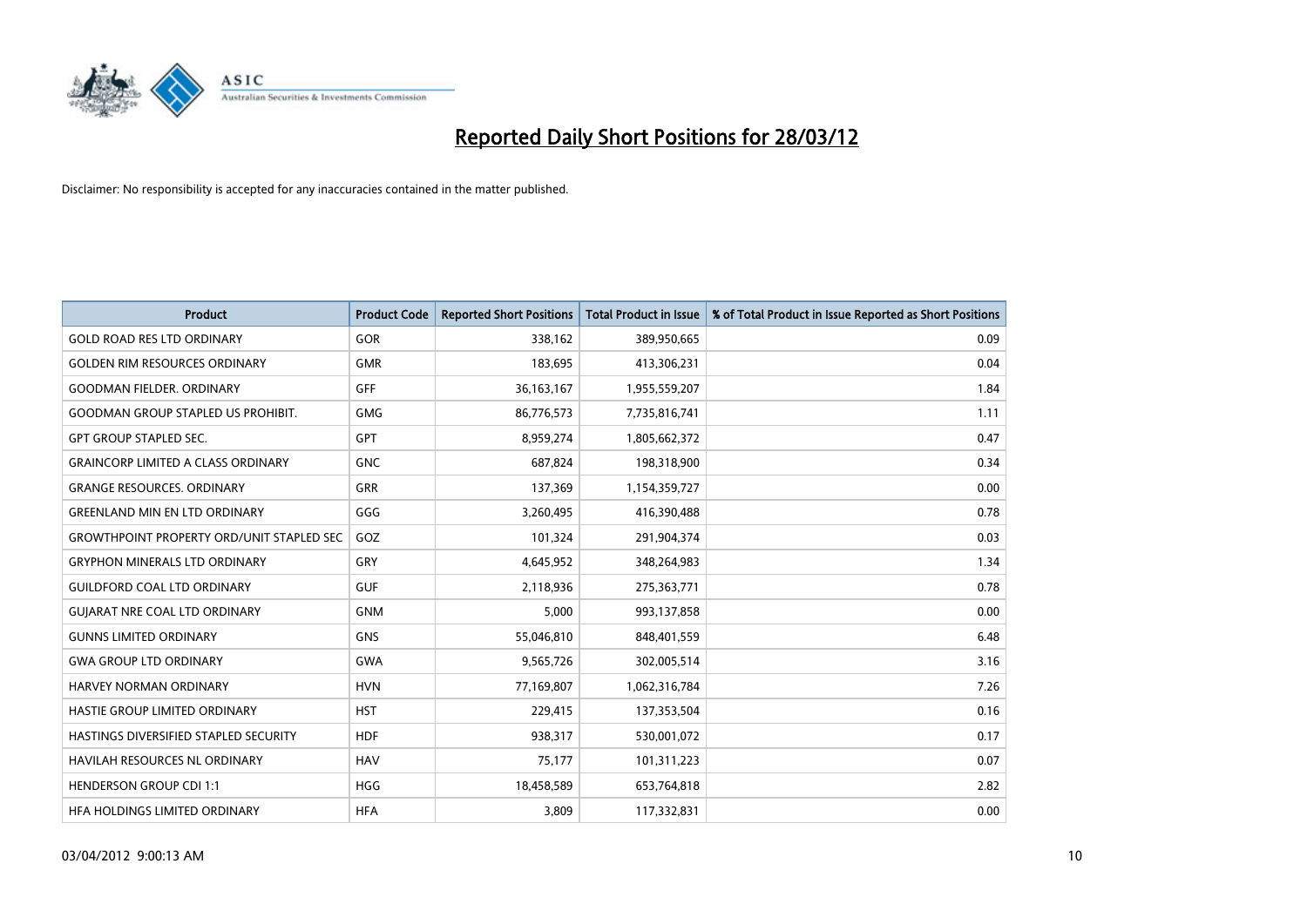

| <b>Product</b>                           | <b>Product Code</b> | <b>Reported Short Positions</b> | <b>Total Product in Issue</b> | % of Total Product in Issue Reported as Short Positions |
|------------------------------------------|---------------------|---------------------------------|-------------------------------|---------------------------------------------------------|
| <b>HIGHLANDS PACIFIC ORDINARY</b>        | <b>HIG</b>          | 68,520                          | 686,202,481                   | 0.01                                                    |
| HILLGROVE RES LTD ORDINARY               | <b>HGO</b>          | 14,116,910                      | 793,698,575                   | 1.78                                                    |
| HILLS HOLDINGS LTD ORDINARY              | <b>HIL</b>          | 3,409,844                       | 246,349,244                   | 1.36                                                    |
| HORIZON OIL LIMITED ORDINARY             | <b>HZN</b>          | 27,380,477                      | 1,130,811,515                 | 2.40                                                    |
| <b>IINET LIMITED ORDINARY</b>            | <b>IIN</b>          | 81,394                          | 160,968,847                   | 0.03                                                    |
| <b>ILUKA RESOURCES ORDINARY</b>          | <b>ILU</b>          | 31,089,234                      | 418,700,517                   | 7.43                                                    |
| <b>IMDEX LIMITED ORDINARY</b>            | <b>IMD</b>          | 230,104                         | 205,055,435                   | 0.12                                                    |
| IMF (AUSTRALIA) LTD ORDINARY             | <b>IMF</b>          | 133,543                         | 123,828,193                   | 0.11                                                    |
| <b>INCITEC PIVOT ORDINARY</b>            | <b>IPL</b>          | 6,610,950                       | 1,628,730,107                 | 0.41                                                    |
| <b>INDEPENDENCE GROUP ORDINARY</b>       | <b>IGO</b>          | 7,412,757                       | 232,882,535                   | 3.17                                                    |
| INDOPHIL RESOURCES ORDINARY              | <b>IRN</b>          | 550,073                         | 1,203,146,194                 | 0.04                                                    |
| <b>INDUSTREA LIMITED ORDINARY</b>        | IDL                 | 917,177                         | 368,992,435                   | 0.25                                                    |
| <b>INFIGEN ENERGY STAPLED SECURITIES</b> | <b>IFN</b>          | 4,330,862                       | 762,265,972                   | 0.58                                                    |
| <b>INSURANCE AUSTRALIA ORDINARY</b>      | IAG                 | 7,462,339                       | 2,079,034,021                 | 0.35                                                    |
| INTEGRA MINING LTD, ORDINARY             | <b>IGR</b>          | 6,778,153                       | 846,293,881                   | 0.78                                                    |
| <b>INTREPID MINES ORDINARY</b>           | <b>IAU</b>          | 4,268,677                       | 524,428,289                   | 0.82                                                    |
| INVESTA OFFICE FUND STAPLED SECURITIES   | <b>IOF</b>          | 3,296,827                       | 2,456,164,091                 | 0.12                                                    |
| <b>INVOCARE LIMITED ORDINARY</b>         | IVC.                | 2,155,066                       | 110,030,298                   | 1.95                                                    |
| <b>ION LIMITED ORDINARY</b>              | <b>ION</b>          | 164,453                         | 256,365,105                   | 0.06                                                    |
| <b>IOOF HOLDINGS LTD ORDINARY</b>        | IFL                 | 711,160                         | 229,794,395                   | 0.29                                                    |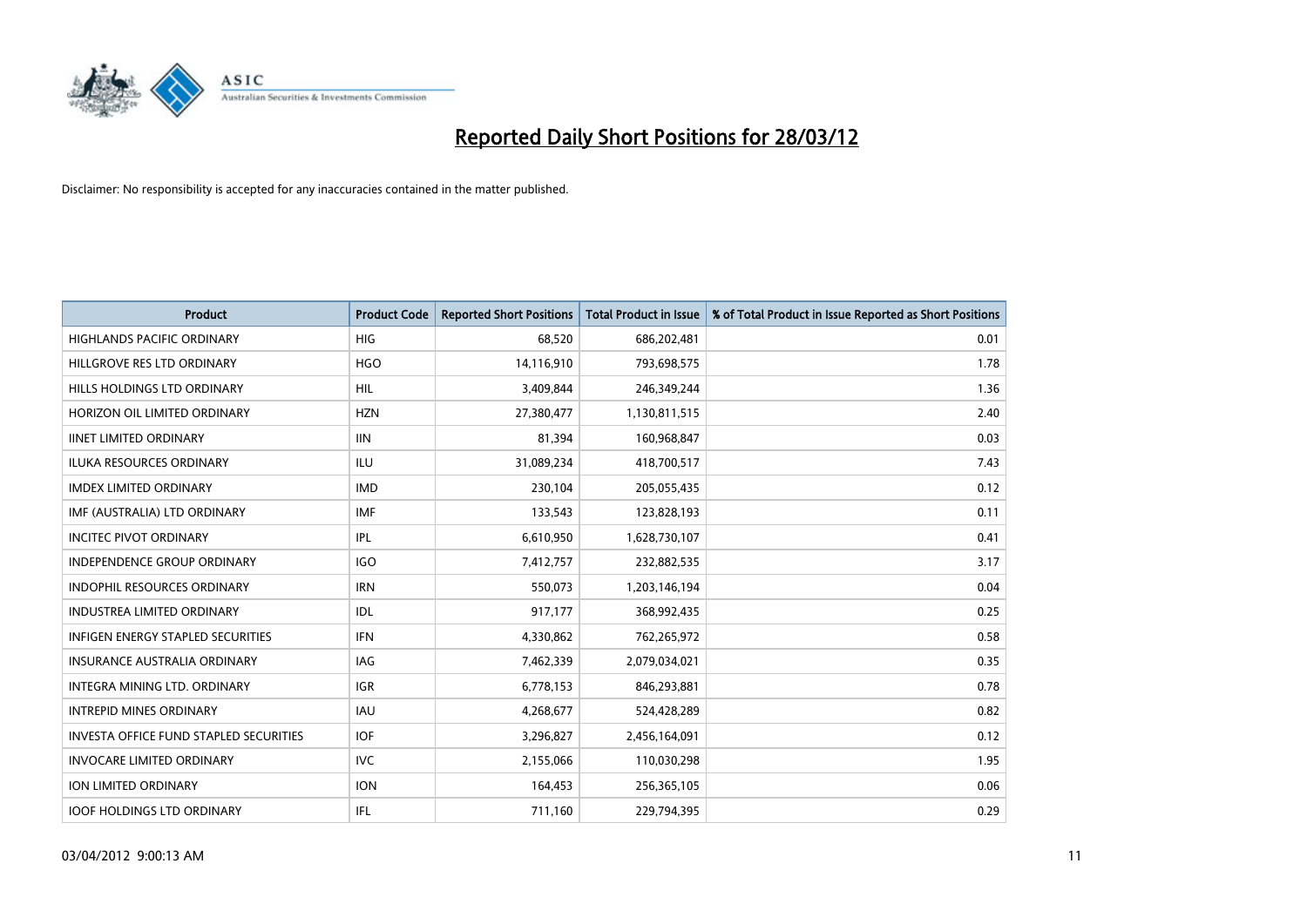

| <b>Product</b>                            | <b>Product Code</b> | <b>Reported Short Positions</b> | <b>Total Product in Issue</b> | % of Total Product in Issue Reported as Short Positions |
|-------------------------------------------|---------------------|---------------------------------|-------------------------------|---------------------------------------------------------|
| <b>IRESS MARKET TECH. ORDINARY</b>        | <b>IRE</b>          | 2,094,624                       | 127,036,010                   | 1.64                                                    |
| <b>IRON ORE HOLDINGS ORDINARY</b>         | <b>IOH</b>          | 62,317                          | 166,137,005                   | 0.03                                                    |
| ISHARES MSCI AUS 200 ISHARES MSCI AUS 200 | <b>IOZ</b>          | 43,462                          | 4,352,373                     | 1.00                                                    |
| <b>ISHARES MSCI BRIC CDI 1:1</b>          | <b>IBK</b>          | 9.980                           | 3,650,000                     | 0.27                                                    |
| ISHARES S&P HIGH DIV ISHARES S&P HIGH DIV | <b>IHD</b>          | 98,846                          | 2,903,027                     | 3.40                                                    |
| ISHARES SMALL ORDS ISHARES SMALL ORDS     | <b>ISO</b>          | 719,559                         | 5,703,165                     | 12.62                                                   |
| <b>IVANHOE AUSTRALIA ORDINARY</b>         | <b>IVA</b>          | 2,172,012                       | 552,735,295                   | 0.39                                                    |
| JAMES HARDIE INDUST CHESS DEPOSITARY INT  | <b>JHX</b>          | 17,212,186                      | 436,659,739                   | 3.93                                                    |
| <b>JB HI-FI LIMITED ORDINARY</b>          | <b>IBH</b>          | 22,012,894                      | 98,850,643                    | 22.26                                                   |
| <b>JUPITER MINES ORDINARY</b>             | <b>IMS</b>          | 1,043                           | 1,806,834,044                 | 0.00                                                    |
| KAGARA LTD ORDINARY                       | KZL                 | 10,732,871                      | 798,953,117                   | 1.34                                                    |
| KANGAROO RES LTD ORDINARY                 | <b>KRL</b>          | 121,766                         | 3,434,430,012                 | 0.00                                                    |
| KAROON GAS AUSTRALIA ORDINARY             | <b>KAR</b>          | 1,797,789                       | 221,420,769                   | 0.81                                                    |
| KATHMANDU HOLD LTD ORDINARY               | <b>KMD</b>          | 1,651,987                       | 200,000,000                   | 0.83                                                    |
| <b>KBL MINING LIMITED ORDINARY</b>        | <b>KBL</b>          | 1,820                           | 240,146,268                   | 0.00                                                    |
| <b>KENTOR GOLD LIMITED ORDINARY</b>       | KGL                 | 16,790                          | 106,209,874                   | 0.02                                                    |
| <b>KEYBRIDGE CAPITAL ORDINARY</b>         | KBC                 | 1                               | 172,070,564                   | 0.00                                                    |
| KINGSGATE CONSOLID, ORDINARY              | <b>KCN</b>          | 6,019,568                       | 151,169,756                   | 3.96                                                    |
| KINGSROSE MINING LTD ORDINARY             | <b>KRM</b>          | 332,243                         | 277,687,401                   | 0.09                                                    |
| LEIGHTON HOLDINGS ORDINARY                | LEI                 | 8,234,228                       | 337,087,596                   | 2.44                                                    |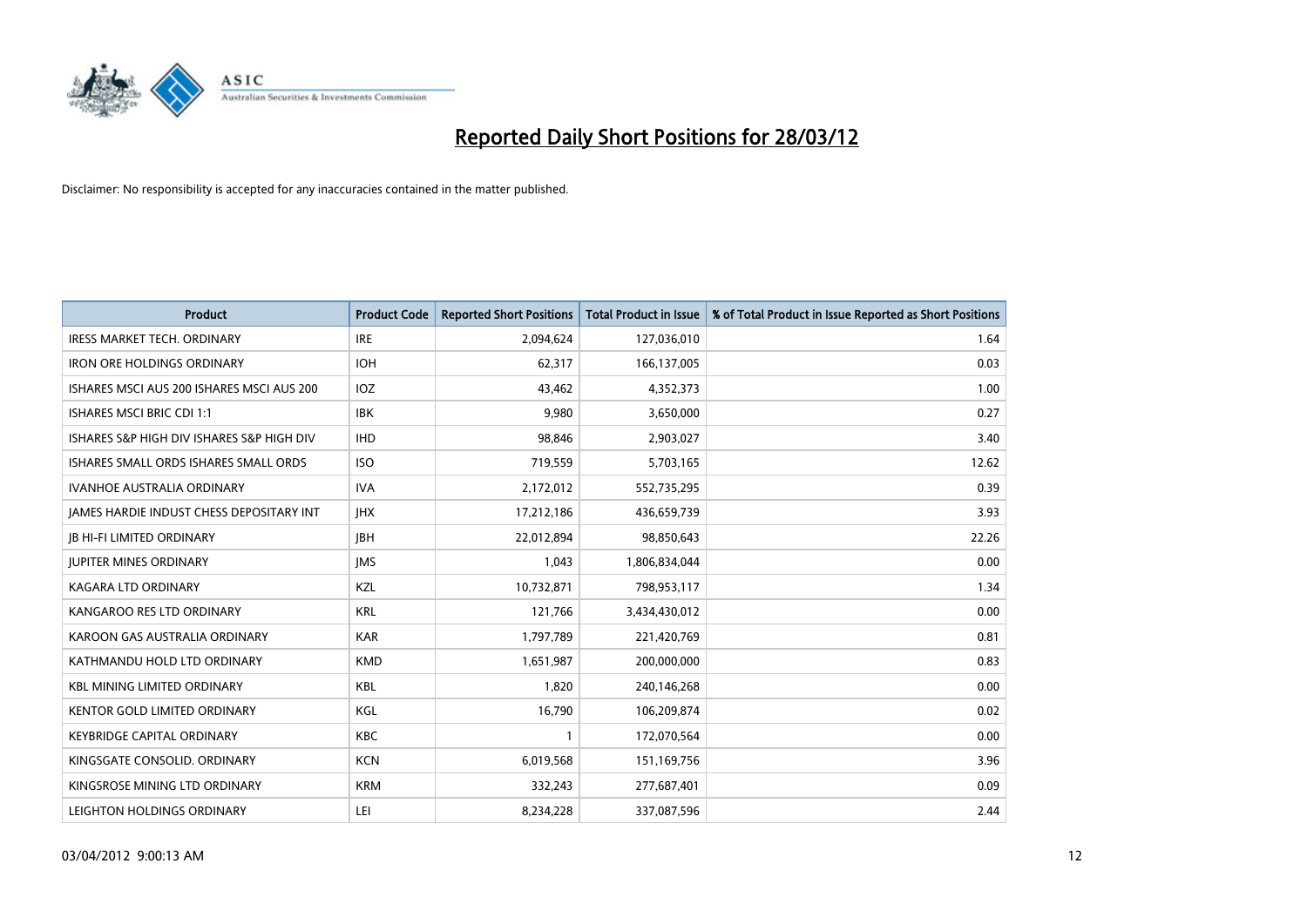

| <b>Product</b>                        | <b>Product Code</b> | <b>Reported Short Positions</b> | <b>Total Product in Issue</b> | % of Total Product in Issue Reported as Short Positions |
|---------------------------------------|---------------------|---------------------------------|-------------------------------|---------------------------------------------------------|
| LEND LEASE GROUP UNIT/ORD STAPLED     | <b>LLC</b>          | 2,940,094                       | 571,804,090                   | 0.49                                                    |
| LINC ENERGY LTD ORDINARY              | <b>LNC</b>          | 14,944,192                      | 504,487,631                   | 2.95                                                    |
| LIQUEFIED NATURAL ORDINARY            | <b>LNG</b>          | 272,800                         | 267,699,015                   | 0.10                                                    |
| LYCOPODIUM LIMITED ORDINARY           | LYL                 | 1,984                           | 38,655,103                    | 0.01                                                    |
| LYNAS CORPORATION ORDINARY            | <b>LYC</b>          | 165,853,605                     | 1,714,496,913                 | 9.70                                                    |
| <b>M2 TELECOMMUNICATION ORDINARY</b>  | <b>MTU</b>          | 305,641                         | 124,543,385                   | 0.24                                                    |
| <b>MACA LIMITED ORDINARY</b>          | <b>MLD</b>          | 13,197                          | 150,000,000                   | 0.01                                                    |
| MACMAHON HOLDINGS ORDINARY            | MAH                 | 4,754,547                       | 738,631,705                   | 0.63                                                    |
| MACO ATLAS ROADS GRP ORDINARY STAPLED | <b>MOA</b>          | 13,487,004                      | 464,279,594                   | 2.88                                                    |
| MACQUARIE GROUP LTD ORDINARY          | <b>MOG</b>          | 8,623,967                       | 348,584,383                   | 2.45                                                    |
| MARENGO MINING ORDINARY               | <b>MGO</b>          | 39,850                          | 1,002,559,863                 | 0.00                                                    |
| <b>MATRIX C &amp; E LTD ORDINARY</b>  | <b>MCE</b>          | 617,437                         | 77,081,507                    | 0.78                                                    |
| <b>MAVERICK DRILLING ORDINARY</b>     | <b>MAD</b>          | 15,383                          | 267,454,286                   | 0.01                                                    |
| MCMILLAN SHAKESPEARE ORDINARY         | <b>MMS</b>          | 31,222                          | 74,523,965                    | 0.03                                                    |
| MEDUSA MINING LTD ORDINARY            | <b>MML</b>          | 2,753,962                       | 188,903,911                   | 1.44                                                    |
| MELBOURNE IT LIMITED ORDINARY         | MLB                 | 8,422                           | 81,352,178                    | 0.01                                                    |
| MEO AUSTRALIA LTD ORDINARY            | <b>MEO</b>          | 5,411,384                       | 539,913,260                   | 1.01                                                    |
| <b>MERMAID MARINE ORDINARY</b>        | <b>MRM</b>          | 422,308                         | 219,311,642                   | 0.19                                                    |
| MESOBLAST LIMITED ORDINARY            | <b>MSB</b>          | 13,301,500                      | 284,478,361                   | 4.68                                                    |
| METALS X LIMITED ORDINARY             | <b>MLX</b>          | 321,862                         | 1,320,540,009                 | 0.03                                                    |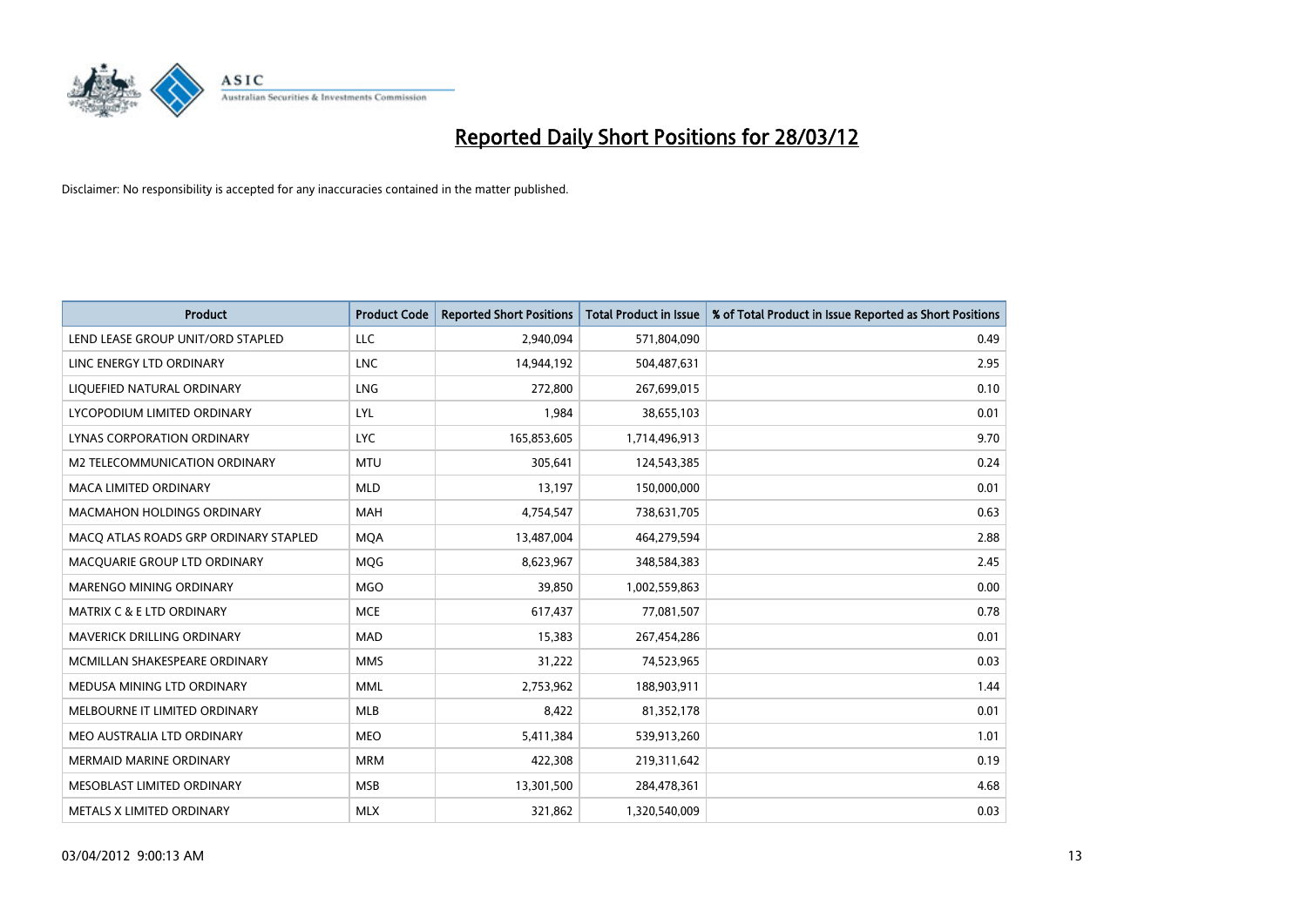

| <b>Product</b>                     | <b>Product Code</b> | <b>Reported Short Positions</b> | <b>Total Product in Issue</b> | % of Total Product in Issue Reported as Short Positions |
|------------------------------------|---------------------|---------------------------------|-------------------------------|---------------------------------------------------------|
| METCASH LIMITED ORDINARY           | <b>MTS</b>          | 40,948,599                      | 771,345,864                   | 5.28                                                    |
| METGASCO LIMITED ORDINARY          | MEL                 | 118,280                         | 337,414,140                   | 0.04                                                    |
| METMINCO LIMITED ORDINARY          | <b>MNC</b>          | 1,392,596                       | 1,749,541,573                 | 0.07                                                    |
| MHM METALS LIMITED ORDINARY        | <b>MHM</b>          | 94,433                          | 104,210,268                   | 0.10                                                    |
| MICLYN EXP OFFSHR ORDINARY         | <b>MIO</b>          | 29,966                          | 278,515,705                   | 0.00                                                    |
| MILTON CORPORATION ORDINARY        | <b>MLT</b>          | 12,800                          | 121,625,655                   | 0.01                                                    |
| MINCOR RESOURCES NL ORDINARY       | <b>MCR</b>          | 1,555,711                       | 194,749,889                   | 0.79                                                    |
| MINERAL DEPOSITS ORDINARY          | <b>MDL</b>          | 176,842                         | 83,538,786                    | 0.22                                                    |
| MINERAL RESOURCES, ORDINARY        | <b>MIN</b>          | 958,115                         | 184,706,489                   | 0.50                                                    |
| MIRABELA NICKEL LTD ORDINARY       | <b>MBN</b>          | 11,026,450                      | 492,516,163                   | 2.25                                                    |
| MIRVAC GROUP STAPLED SECURITIES    | <b>MGR</b>          | 3,282,472                       | 3,416,996,915                 | 0.09                                                    |
| MOLOPO ENERGY LTD ORDINARY         | <b>MPO</b>          | 599,984                         | 245,579,810                   | 0.24                                                    |
| MOLY MINES LIMITED ORDINARY        | <b>MOL</b>          | 72,557                          | 384,893,989                   | 0.02                                                    |
| <b>MONADELPHOUS GROUP ORDINARY</b> | <b>MND</b>          | 2,402,828                       | 88,674,327                    | 2.70                                                    |
| MORTGAGE CHOICE LTD ORDINARY       | <b>MOC</b>          | 2,247,251                       | 120,319,572                   | 1.87                                                    |
| MOUNT GIBSON IRON ORDINARY         | MGX                 | 3,853,089                       | 1,082,570,693                 | 0.35                                                    |
| MULTIPLEX SITES SITES              | <b>MXUPA</b>        | 1,008                           | 4,500,000                     | 0.02                                                    |
| MURCHISON METALS LTD ORDINARY      | <b>MMX</b>          | 3,981,033                       | 450,093,277                   | 0.88                                                    |
| <b>MYER HOLDINGS LTD ORDINARY</b>  | <b>MYR</b>          | 76,670,418                      | 583,384,551                   | 13.11                                                   |
| NATIONAL AUST. BANK ORDINARY       | <b>NAB</b>          | 15,746,197                      | 2,239,201,841                 | 0.68                                                    |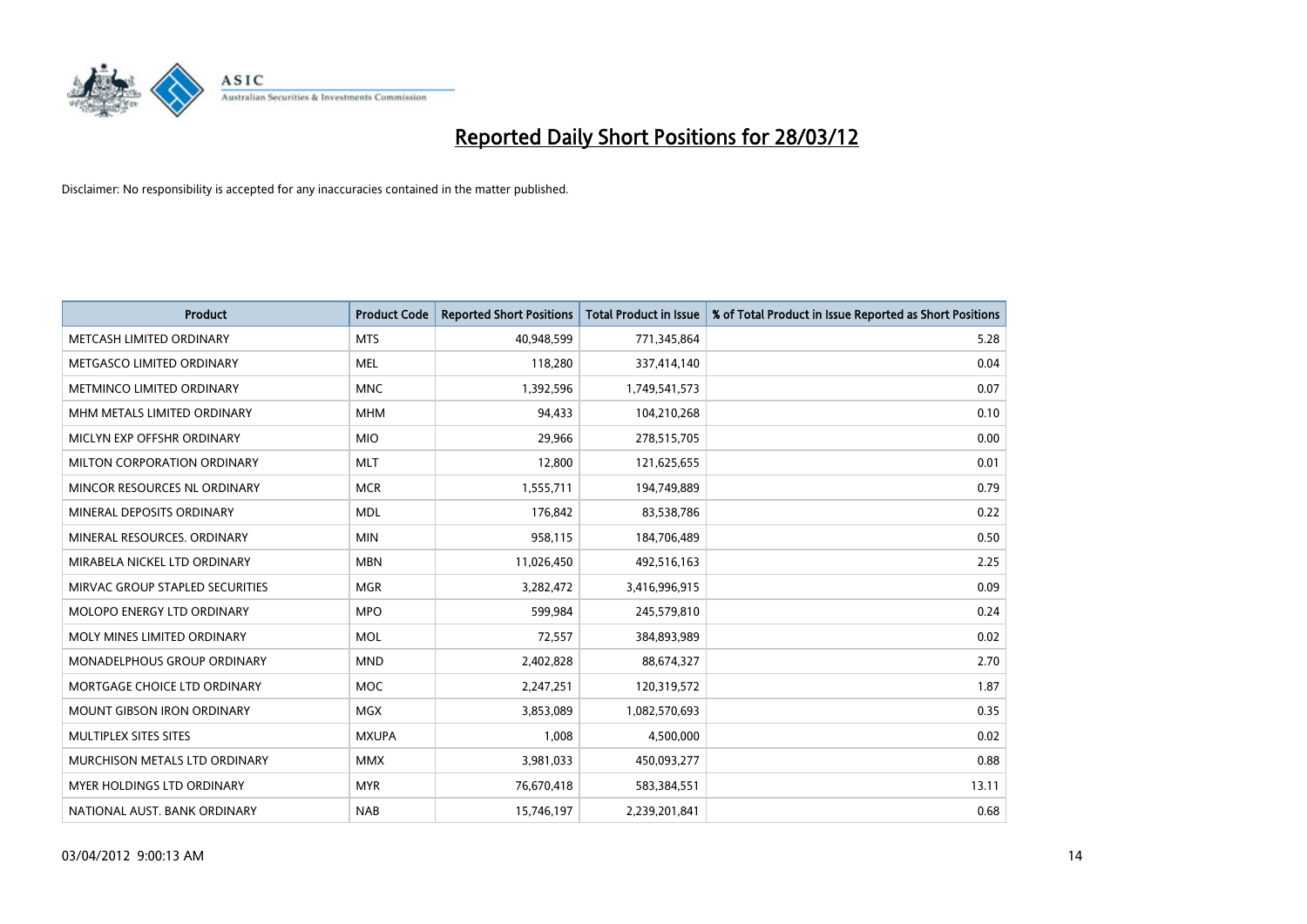

| <b>Product</b>                        | <b>Product Code</b> | <b>Reported Short Positions</b> | <b>Total Product in Issue</b> | % of Total Product in Issue Reported as Short Positions |
|---------------------------------------|---------------------|---------------------------------|-------------------------------|---------------------------------------------------------|
| NAVIGATOR RESOURCES ORDINARY          | <b>NAV</b>          | 500                             | 2,222,216,576                 | 0.00                                                    |
| NAVITAS LIMITED ORDINARY              | <b>NVT</b>          | 9,434,115                       | 375,318,628                   | 2.49                                                    |
| NEON ENERGY LIMITED ORDINARY          | <b>NEN</b>          | 43,496                          | 436,414,518                   | 0.01                                                    |
| NEW HOPE CORPORATION ORDINARY         | <b>NHC</b>          | 1,213,724                       | 830,411,534                   | 0.14                                                    |
| NEWCREST MINING ORDINARY              | <b>NCM</b>          | 1,028,072                       | 764,960,000                   | 0.11                                                    |
| NEWS CORP A NON-VOTING CDI            | <b>NWSLV</b>        | 3,873,495                       | 1,651,788,101                 | 0.23                                                    |
| NEWS CORP B VOTING CDI                | <b>NWS</b>          | 1,903,451                       | 798,520,953                   | 0.23                                                    |
| NEXTDC LIMITED ORDINARY               | <b>NXT</b>          | 401,032                         | 123,533,558                   | 0.32                                                    |
| NEXUS ENERGY LIMITED ORDINARY         | <b>NXS</b>          | 4,875,293                       | 1,326,821,159                 | 0.35                                                    |
| NIDO PETROLEUM ORDINARY               | <b>NDO</b>          | 105,313                         | 1,389,163,151                 | 0.01                                                    |
| NKWE PLATINUM 10C US COMMON           | <b>NKP</b>          | 49                              | 559,651,184                   | 0.00                                                    |
| NOBLE MINERAL RES ORDINARY            | <b>NMG</b>          | 2,023,579                       | 552,170,653                   | 0.36                                                    |
| NORTHERN IRON LTD ORDINARY            | <b>NFE</b>          | 348,521                         | 369,980,113                   | 0.09                                                    |
| NORTHERN STAR ORDINARY                | <b>NST</b>          | 39,860                          | 402,170,706                   | 0.01                                                    |
| NRW HOLDINGS LIMITED ORDINARY         | <b>NWH</b>          | 986,007                         | 278,888,011                   | 0.35                                                    |
| NUCOAL RESOURCES LTD ORDINARY         | <b>NCR</b>          | 1,711,670                       | 747,499,169                   | 0.23                                                    |
| NUFARM LIMITED ORDINARY               | <b>NUF</b>          | 5,543,266                       | 262,018,057                   | 2.12                                                    |
| OAKTON LIMITED ORDINARY               | <b>OKN</b>          | 315,891                         | 93,800,235                    | 0.34                                                    |
| OCEANAGOLD CORP. CHESS DEPOSITARY INT | <b>OGC</b>          | 1,149,541                       | 262,827,709                   | 0.42                                                    |
| OIL SEARCH LTD ORDINARY               | OSH                 | 11,680,809                      | 1,325,155,171                 | 0.84                                                    |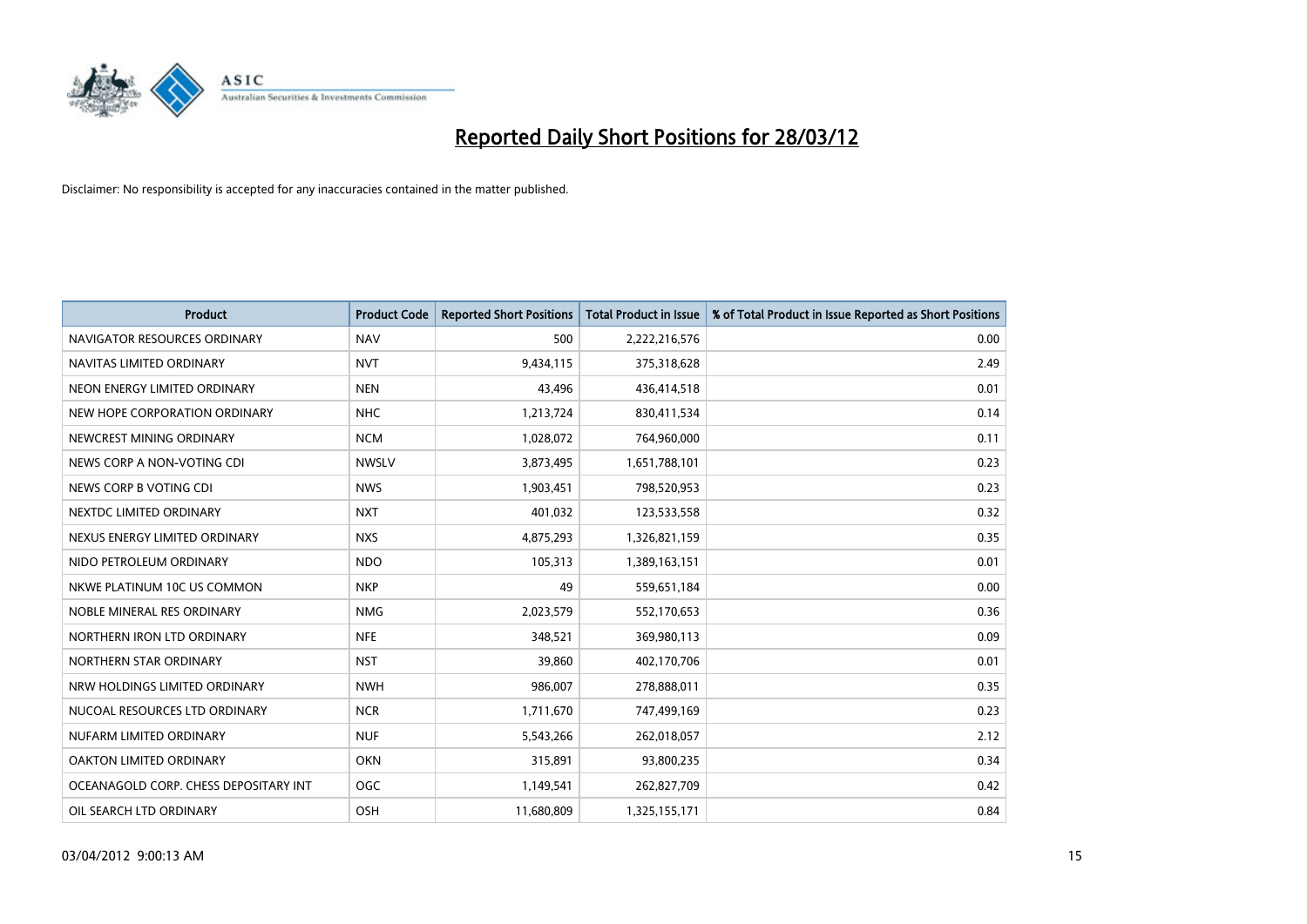

| <b>Product</b>                | <b>Product Code</b> | <b>Reported Short Positions</b> | <b>Total Product in Issue</b> | % of Total Product in Issue Reported as Short Positions |
|-------------------------------|---------------------|---------------------------------|-------------------------------|---------------------------------------------------------|
| OM HOLDINGS LIMITED ORDINARY  | OMH                 | 5,291,527                       | 604,105,150                   | 0.86                                                    |
| ONESTEEL LIMITED ORDINARY     | OST                 | 34,328,050                      | 1,342,393,583                 | 2.57                                                    |
| ORICA LIMITED ORDINARY        | ORI                 | 4,799,581                       | 365,007,037                   | 1.32                                                    |
| ORIGIN ENERGY ORDINARY        | <b>ORG</b>          | 7,701,591                       | 1,086,259,494                 | 0.70                                                    |
| OROCOBRE LIMITED ORDINARY     | <b>ORE</b>          | 73,990                          | 103,195,029                   | 0.07                                                    |
| OROTONGROUP LIMITED ORDINARY  | ORL                 | 8,720                           | 40,880,902                    | 0.01                                                    |
| OZ MINERALS ORDINARY          | OZL                 | 5,350,178                       | 312,435,187                   | 1.73                                                    |
| PACIFIC BRANDS ORDINARY       | <b>PBG</b>          | 4,213,631                       | 912,915,695                   | 0.46                                                    |
| PALADIN ENERGY LTD ORDINARY   | <b>PDN</b>          | 37,411,473                      | 835,645,290                   | 4.48                                                    |
| PANAUST LIMITED ORDINARY      | <b>PNA</b>          | 1,600,189                       | 602,479,854                   | 0.26                                                    |
| PANORAMIC RESOURCES ORDINARY  | PAN                 | 823,283                         | 207,050,710                   | 0.41                                                    |
| PAPERLINX LIMITED ORDINARY    | <b>PPX</b>          | 6,795,553                       | 609,280,761                   | 1.11                                                    |
| PAPILLON RES LTD ORDINARY     | PIR                 | 69,276                          | 240,195,284                   | 0.02                                                    |
| PATTIES FOODS LTD ORDINARY    | PFL                 | 6,000                           | 138,989,223                   | 0.00                                                    |
| PEET LIMITED ORDINARY         | <b>PPC</b>          | 56,794                          | 320,170,604                   | 0.02                                                    |
| PENINSULA ENERGY LTD ORDINARY | <b>PEN</b>          | 4,371,398                       | 2,150,533,341                 | 0.20                                                    |
| PERILYA LIMITED ORDINARY      | PEM                 | 549,134                         | 769,316,426                   | 0.06                                                    |
| PERPETUAL LIMITED ORDINARY    | <b>PPT</b>          | 2,282,107                       | 41,980,678                    | 5.45                                                    |
| PERSEUS MINING LTD ORDINARY   | PRU                 | 8,210,571                       | 457,962,088                   | 1.78                                                    |
| PHARMAXIS LTD ORDINARY        | <b>PXS</b>          | 2,980,017                       | 305,890,989                   | 0.97                                                    |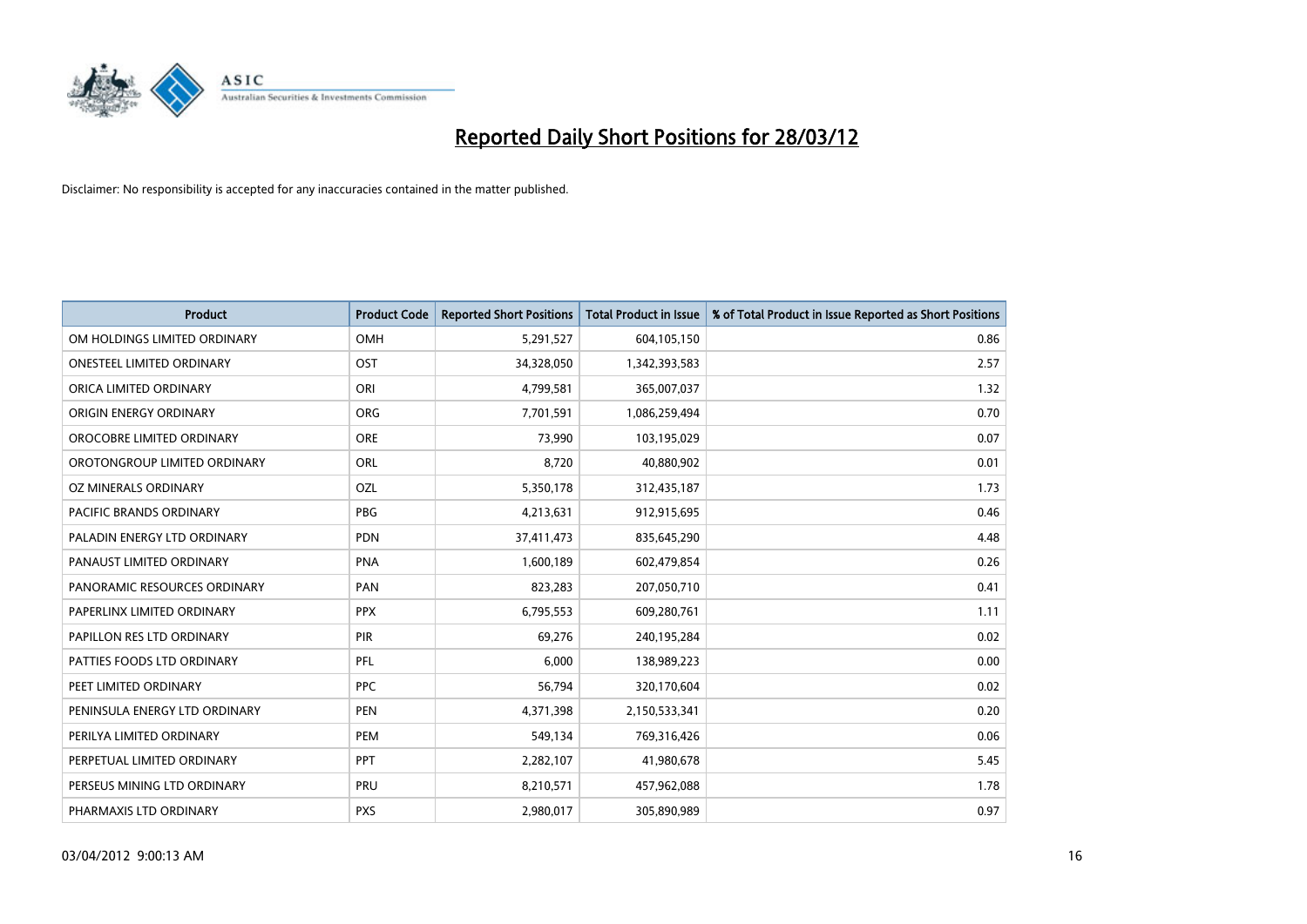

| <b>Product</b>                      | <b>Product Code</b> | <b>Reported Short Positions</b> | <b>Total Product in Issue</b> | % of Total Product in Issue Reported as Short Positions |
|-------------------------------------|---------------------|---------------------------------|-------------------------------|---------------------------------------------------------|
| PHOSPHAGENICS LTD. ORDINARY         | <b>POH</b>          | 837,672                         | 1,017,565,957                 | 0.08                                                    |
| PLATINUM ASSET ORDINARY             | <b>PTM</b>          | 8,589,264                       | 561,347,878                   | 1.53                                                    |
| PLATINUM AUSTRALIA ORDINARY         | <b>PLA</b>          | 901,245                         | 504,968,043                   | 0.17                                                    |
| PMI GOLD CORP CDI 1:1               | <b>PVM</b>          | 5,000                           | 58,931,262                    | 0.01                                                    |
| PMP LIMITED ORDINARY                | <b>PMP</b>          | 28,630                          | 325,461,328                   | 0.01                                                    |
| PREMIER INVESTMENTS ORDINARY        | <b>PMV</b>          | 652,665                         | 155,062,831                   | 0.42                                                    |
| PRIMA BIOMED LTD ORDINARY           | <b>PRR</b>          | 5,699,998                       | 1,065,063,388                 | 0.53                                                    |
| PRIMARY HEALTH CARE ORDINARY        | <b>PRY</b>          | 13,835,385                      | 500,406,679                   | 2.75                                                    |
| PRIMEAG AUSTRALIA ORDINARY          | PAG                 | 57,960                          | 266,394,444                   | 0.02                                                    |
| PROGRAMMED ORDINARY                 | <b>PRG</b>          | 282,907                         | 118,173,778                   | 0.22                                                    |
| <b>QANTAS AIRWAYS ORDINARY</b>      | QAN                 | 24,740,210                      | 2,265,123,620                 | 1.09                                                    |
| <b>OBE INSURANCE GROUP ORDINARY</b> | <b>OBE</b>          | 36,527,246                      | 1,157,601,767                 | 3.14                                                    |
| OR NATIONAL LIMITED ORDINARY        | <b>ORN</b>          | 13,739,949                      | 2,440,000,000                 | 0.56                                                    |
| ORXPHARMA LTD ORDINARY              | <b>QRX</b>          | 657,949                         | 144,459,706                   | 0.45                                                    |
| <b>QUBE LOGISTICS HLDG ORDINARY</b> | <b>QUB</b>          | 2,455,084                       | 907,710,970                   | 0.27                                                    |
| RAMELIUS RESOURCES ORDINARY         | <b>RMS</b>          | 927,563                         | 335,775,519                   | 0.27                                                    |
| RAMSAY HEALTH CARE ORDINARY         | <b>RHC</b>          | 2,137,145                       | 202,081,252                   | 1.05                                                    |
| RANGE RESOURCES LTD ORDINARY        | <b>RRS</b>          | 939                             | 2,118,880,660                 | 0.00                                                    |
| <b>RCR TOMLINSON ORDINARY</b>       | <b>RCR</b>          | 5,000                           | 134,063,849                   | 0.00                                                    |
| <b>REA GROUP ORDINARY</b>           | <b>REA</b>          | 300,085                         | 131,714,699                   | 0.23                                                    |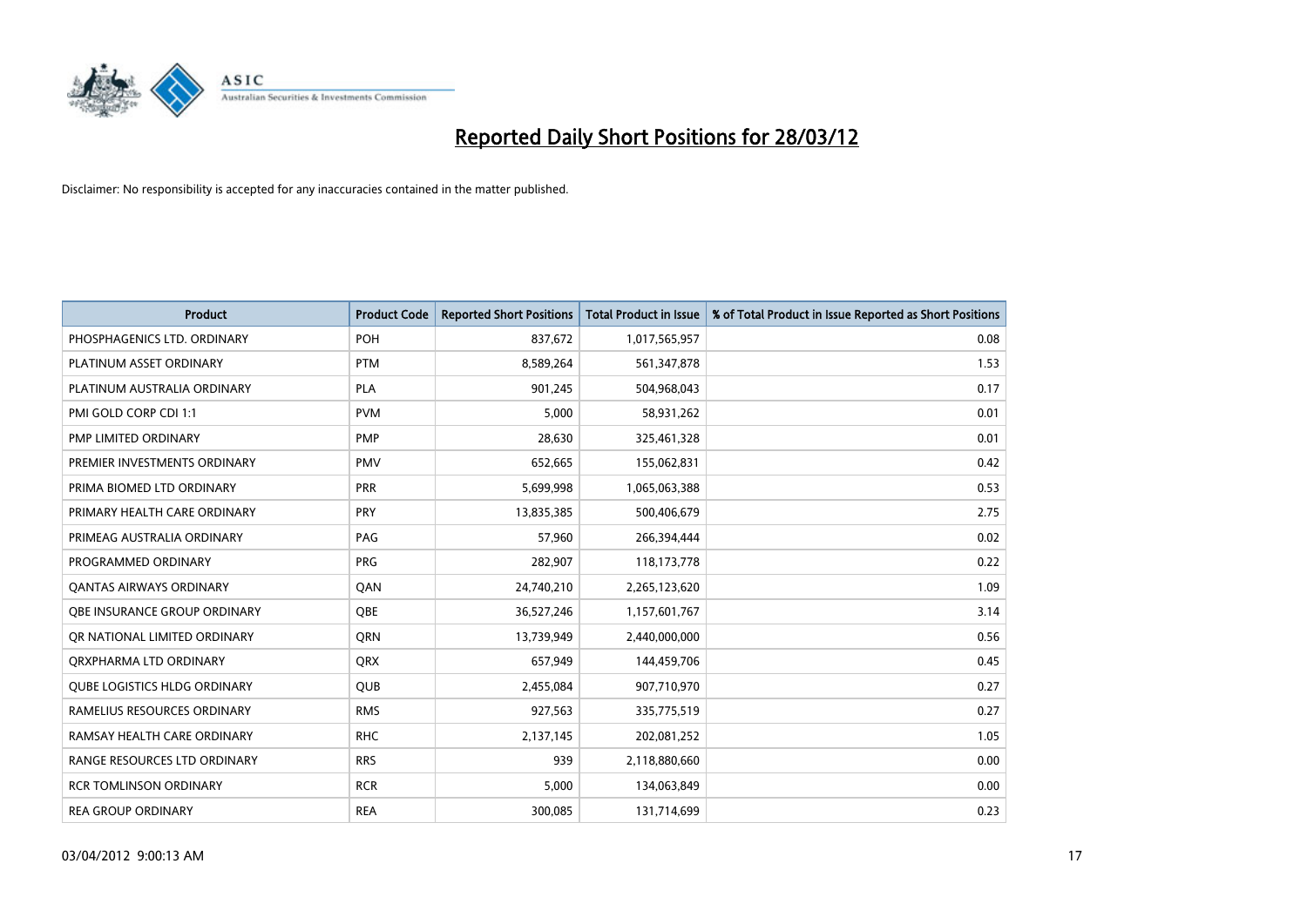

| <b>Product</b>                      | <b>Product Code</b> | <b>Reported Short Positions</b> | <b>Total Product in Issue</b> | % of Total Product in Issue Reported as Short Positions |
|-------------------------------------|---------------------|---------------------------------|-------------------------------|---------------------------------------------------------|
| <b>RECKON LIMITED ORDINARY</b>      | <b>RKN</b>          | 810,261                         | 132,839,672                   | 0.61                                                    |
| <b>RED 5 LIMITED ORDINARY</b>       | <b>RED</b>          | 13,801                          | 135,488,008                   | 0.01                                                    |
| REDBANK ENERGY LTD ORDINARY         | AEJ                 | 19                              | 786,287                       | 0.00                                                    |
| REDFLEX HOLDINGS ORDINARY           | <b>RDF</b>          | 105                             | 110,345,599                   | 0.00                                                    |
| REGIONAL EXPRESS ORDINARY           | <b>REX</b>          | 10,000                          | 121,254,902                   | 0.01                                                    |
| <b>REGIS RESOURCES ORDINARY</b>     | <b>RRL</b>          | 617,626                         | 449,527,476                   | 0.15                                                    |
| RESMED INC CDI 10:1                 | <b>RMD</b>          | 5,055,332                       | 1,556,242,300                 | 0.34                                                    |
| RESOLUTE MINING ORDINARY            | <b>RSG</b>          | 2,411,792                       | 655,756,462                   | 0.35                                                    |
| RESOURCE EQUIP LTD ORDINARY         | <b>RQL</b>          | 1,383                           | 247,044,935                   | 0.00                                                    |
| <b>RESOURCE GENERATION ORDINARY</b> | <b>RES</b>          | 973                             | 262,895,652                   | 0.00                                                    |
| REVERSE CORP LIMITED ORDINARY       | <b>REF</b>          | 100                             | 92,382,175                    | 0.00                                                    |
| REX MINERALS LIMITED ORDINARY       | <b>RXM</b>          | 867,223                         | 153,847,284                   | 0.55                                                    |
| RHG LIMITED ORDINARY                | <b>RHG</b>          | 36,083                          | 308,483,177                   | 0.01                                                    |
| <b>RIALTO ENERGY ORDINARY</b>       | <b>RIA</b>          | 2,511,427                       | 607,640,124                   | 0.42                                                    |
| <b>RIDLEY CORPORATION ORDINARY</b>  | <b>RIC</b>          | 80,788                          | 307,817,071                   | 0.02                                                    |
| RIO TINTO LIMITED ORDINARY          | <b>RIO</b>          | 23,978,853                      | 435,758,720                   | 5.49                                                    |
| ROC OIL COMPANY ORDINARY            | <b>ROC</b>          | 2,865,734                       | 682,506,352                   | 0.42                                                    |
| RURALCO HOLDINGS ORDINARY           | <b>RHL</b>          | 12,000                          | 55,019,284                    | 0.02                                                    |
| SAI GLOBAL LIMITED ORDINARY         | SAI                 | 2,675,970                       | 202,526,641                   | 1.32                                                    |
| SALMAT LIMITED ORDINARY             | <b>SLM</b>          | 1,612,777                       | 159,802,174                   | 1.00                                                    |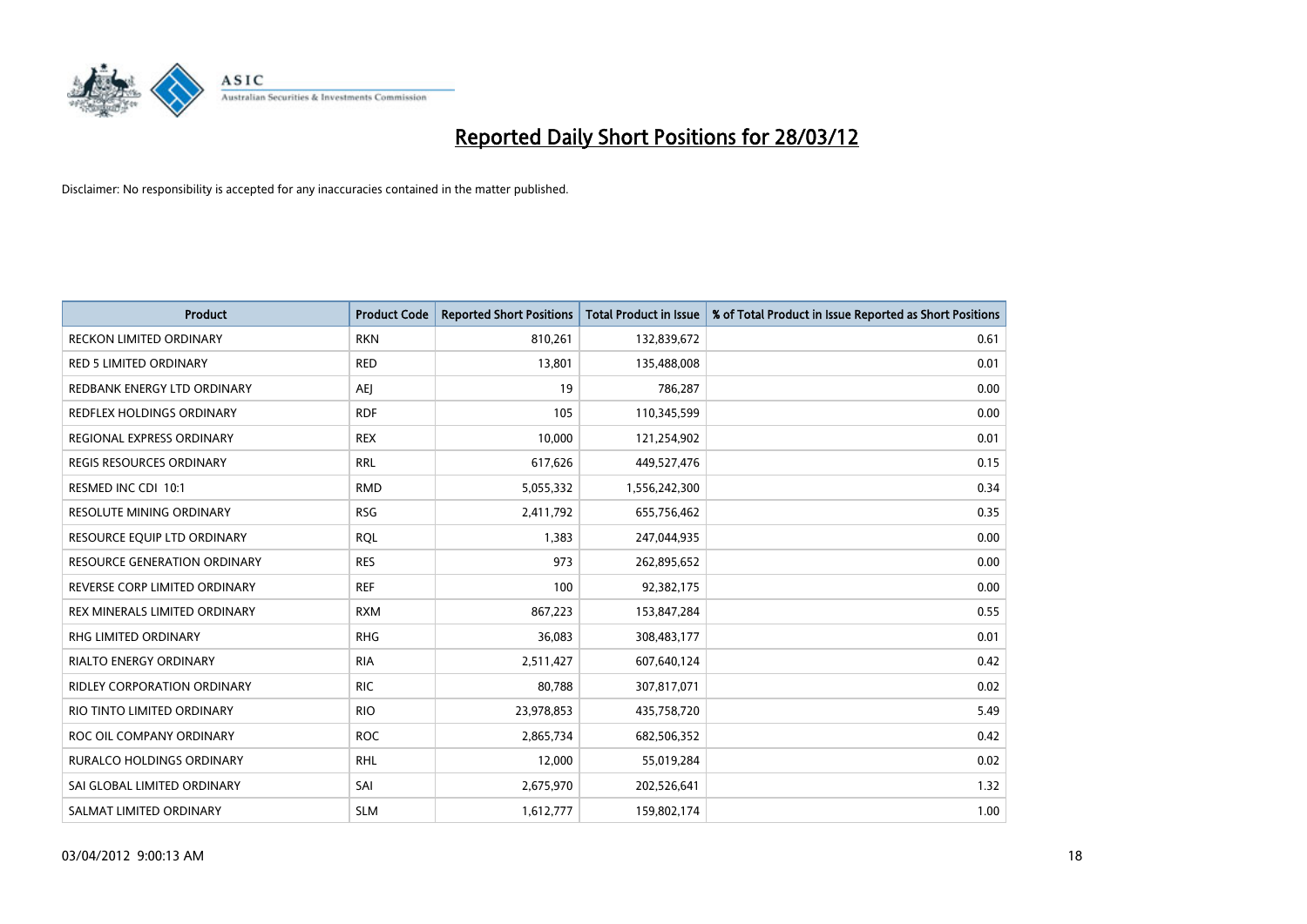

| <b>Product</b>                           | <b>Product Code</b> | <b>Reported Short Positions</b> | <b>Total Product in Issue</b> | % of Total Product in Issue Reported as Short Positions |
|------------------------------------------|---------------------|---------------------------------|-------------------------------|---------------------------------------------------------|
| SAMSON OIL & GAS LTD ORDINARY            | SSN                 | 3,301,852                       | 1,758,622,297                 | 0.19                                                    |
| SANDFIRE RESOURCES ORDINARY              | <b>SFR</b>          | 1,739,775                       | 151,152,635                   | 1.16                                                    |
| SANTOS LTD ORDINARY                      | <b>STO</b>          | 16,551,721                      | 942,520,812                   | 1.71                                                    |
| SARACEN MINERAL ORDINARY                 | <b>SAR</b>          | 525,788                         | 594,408,040                   | 0.10                                                    |
| SEDGMAN LIMITED ORDINARY                 | <b>SDM</b>          | 55,086                          | 212,715,619                   | 0.02                                                    |
| SEEK LIMITED ORDINARY                    | <b>SEK</b>          | 14,361,417                      | 337,101,307                   | 4.23                                                    |
| SENEX ENERGY LIMITED ORDINARY            | <b>SXY</b>          | 1,352,117                       | 923,847,416                   | 0.14                                                    |
| SERVCORP LIMITED ORDINARY                | SRV                 | 26,183                          | 98,440,807                    | 0.03                                                    |
| SEVEN GROUP HOLDINGS ORDINARY            | <b>SVW</b>          | 1,296,593                       | 307,410,281                   | 0.41                                                    |
| SEVEN WEST MEDIA LTD ORDINARY            | <b>SWM</b>          | 15,960,645                      | 645,719,542                   | 2.46                                                    |
| SIGMA PHARMACEUTICAL ORDINARY            | <b>SIP</b>          | 6,208,772                       | 1,178,626,572                 | 0.54                                                    |
| SIHAYO GOLD LIMITED ORDINARY             | <b>SIH</b>          | 110,330                         | 703,711,146                   | 0.02                                                    |
| SILEX SYSTEMS ORDINARY                   | <b>SLX</b>          | 589,743                         | 170,143,997                   | 0.34                                                    |
| SILVER LAKE RESOURCE ORDINARY            | <b>SLR</b>          | 946,625                         | 220,264,064                   | 0.44                                                    |
| SIMS METAL MGMT LTD ORDINARY             | SGM                 | 7,402,479                       | 205,856,443                   | 3.60                                                    |
| SINGAPORE TELECOMM. CHESS DEPOSITARY INT | SGT                 | 9,359,678                       | 176,974,336                   | 5.28                                                    |
| SIRTEX MEDICAL ORDINARY                  | <b>SRX</b>          | 60                              | 55,768,136                    | 0.00                                                    |
| SKILLED GROUP LTD ORDINARY               | <b>SKE</b>          | 963,534                         | 233,487,276                   | 0.41                                                    |
| SKY CITY ENTERTAIN, ORDINARY             | <b>SKC</b>          | 702,355                         | 576,958,340                   | 0.12                                                    |
| <b>SLATER &amp; GORDON ORDINARY</b>      | SGH                 | 1,130                           | 151,732,093                   | 0.00                                                    |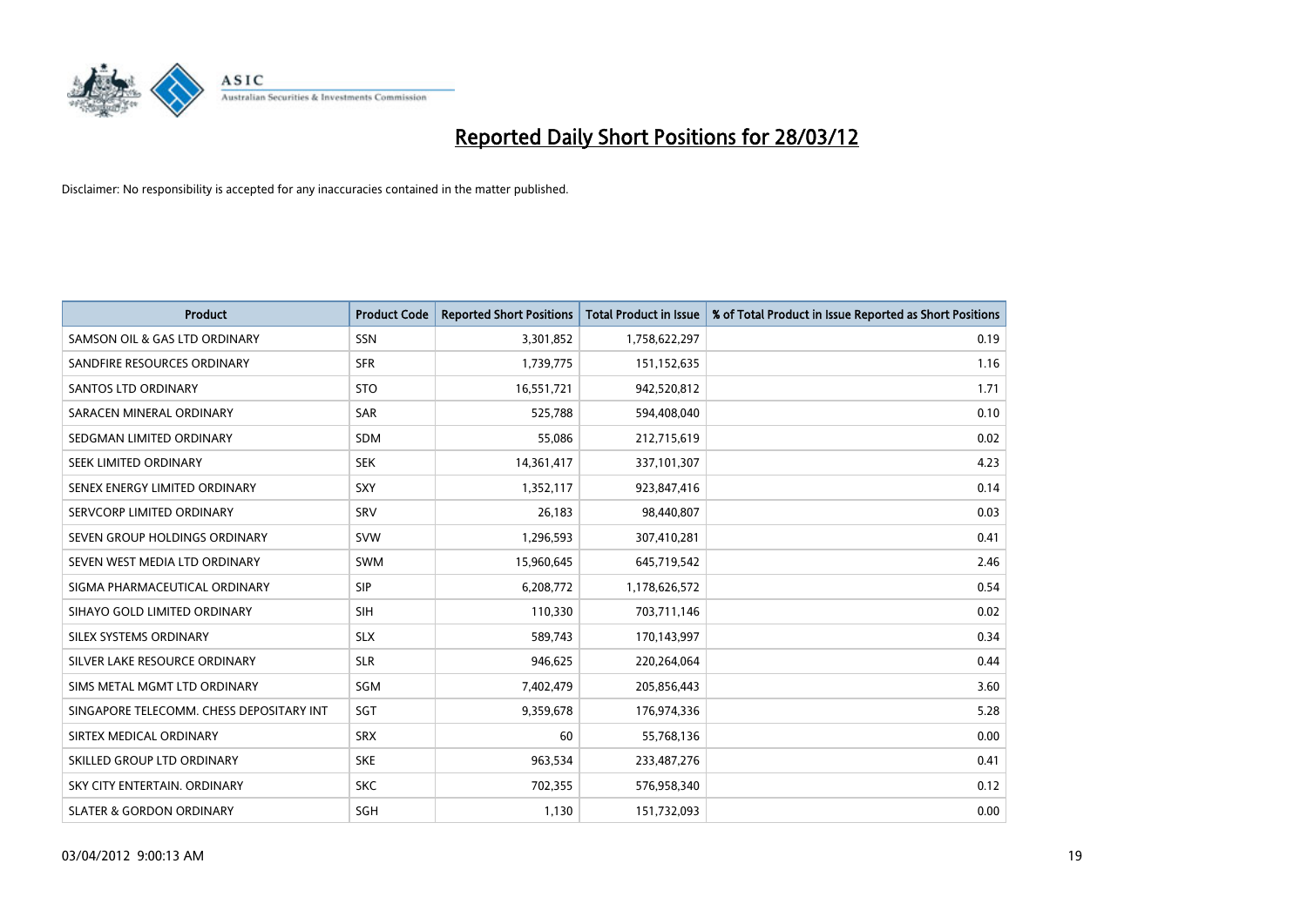

| <b>Product</b>                           | <b>Product Code</b> | <b>Reported Short Positions</b> | <b>Total Product in Issue</b> | % of Total Product in Issue Reported as Short Positions |
|------------------------------------------|---------------------|---------------------------------|-------------------------------|---------------------------------------------------------|
| SMS MANAGEMENT, ORDINARY                 | <b>SMX</b>          | 690,113                         | 68,290,180                    | 1.00                                                    |
| SONIC HEALTHCARE ORDINARY                | <b>SHL</b>          | 6,745,263                       | 389,969,875                   | 1.75                                                    |
| SOUL PATTINSON (W.H) ORDINARY            | SOL                 | 15,159                          | 239,395,320                   | 0.01                                                    |
| SOUTH BOULDER MINES ORDINARY             | <b>STB</b>          | 109,398                         | 116,232,826                   | 0.09                                                    |
| SP AUSNET STAPLED SECURITIES             | <b>SPN</b>          | 2,712,306                       | 2,896,219,682                 | 0.08                                                    |
| SPARK INFRASTRUCTURE STAPLED NOTE & UNIT | SKI                 | 19,126,024                      | 1,326,734,264                 | 1.45                                                    |
| SPECIALTY FASHION ORDINARY               | SFH                 | 2,100,171                       | 192,086,121                   | 1.09                                                    |
| SPOTLESS GROUP LTD ORDINARY              | <b>SPT</b>          | 842,950                         | 265,454,407                   | 0.31                                                    |
| ST BARBARA LIMITED ORDINARY              | <b>SBM</b>          | 8,562,008                       | 325,615,389                   | 2.63                                                    |
| STARPHARMA HOLDINGS ORDINARY             | <b>SPL</b>          | 2,268,462                       | 280,772,451                   | 0.80                                                    |
| STHN CROSS MEDIA ORDINARY                | <b>SXL</b>          | 3,694,520                       | 704,594,449                   | 0.53                                                    |
| STOCKLAND UNITS/ORD STAPLED              | SGP                 | 23,302,929                      | 2,282,906,147                 | 1.04                                                    |
| STRAITS RES LTD. ORDINARY                | SRO                 | 303,569                         | 402,208,577                   | 0.07                                                    |
| STRIKE ENERGY LTD ORDINARY               | <b>STX</b>          | 190,400                         | 496,872,605                   | 0.04                                                    |
| STW COMMUNICATIONS ORDINARY              | SGN                 | 32,685                          | 362,798,351                   | 0.01                                                    |
| SUNCORP GROUP LTD ORDINARY               | <b>SUN</b>          | 11,343,661                      | 1,286,600,980                 | 0.88                                                    |
| SUNDANCE ENERGY ORDINARY                 | <b>SEA</b>          | 604,577                         | 277,098,474                   | 0.22                                                    |
| SUNDANCE RESOURCES ORDINARY              | <b>SDL</b>          | 10,121,442                      | 2,933,534,505                 | 0.34                                                    |
| SUNLAND GROUP LTD ORDINARY               | <b>SDG</b>          | 91,510                          | 201,578,526                   | 0.05                                                    |
| SUPER RET REP LTD ORDINARY               | <b>SUL</b>          | 1,515,055                       | 195,004,593                   | 0.77                                                    |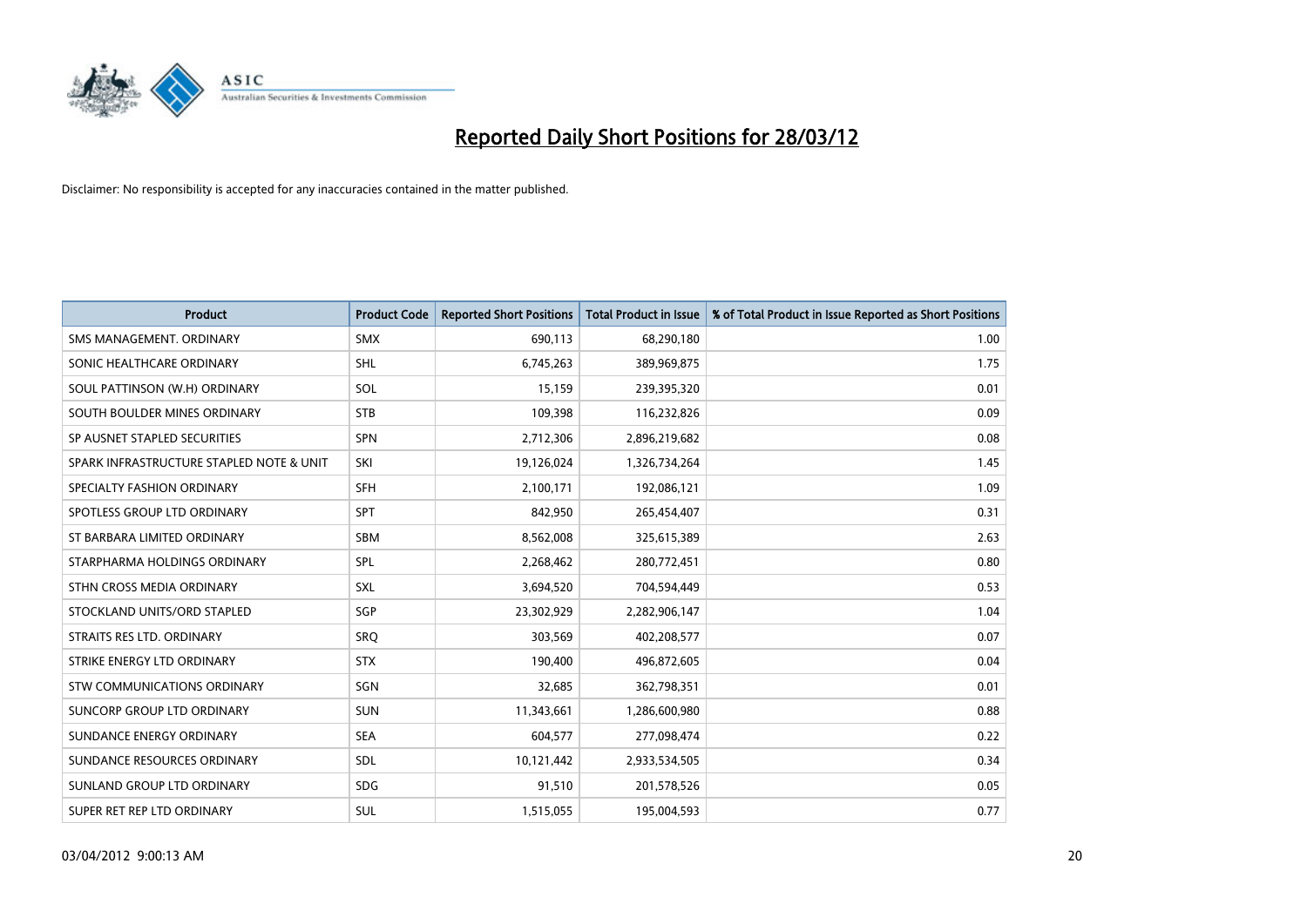

| Product                             | <b>Product Code</b> | <b>Reported Short Positions</b> | <b>Total Product in Issue</b> | % of Total Product in Issue Reported as Short Positions |
|-------------------------------------|---------------------|---------------------------------|-------------------------------|---------------------------------------------------------|
| SYD AIRPORT STAPLED US PROHIBIT.    | <b>SYD</b>          | 6,265,062                       | 1,861,210,782                 | 0.34                                                    |
| TABCORP HOLDINGS LTD ORDINARY       | <b>TAH</b>          | 8,176,272                       | 730,113,969                   | 1.12                                                    |
| TANAMI GOLD NL ORDINARY             | <b>TAM</b>          | 121,493                         | 261,132,677                   | 0.05                                                    |
| TAP OIL LIMITED ORDINARY            | <b>TAP</b>          | 2,869,951                       | 241,295,311                   | 1.19                                                    |
| TASSAL GROUP LIMITED ORDINARY       | <b>TGR</b>          | 80,287                          | 146,304,404                   | 0.04                                                    |
| <b>TATTS GROUP LTD ORDINARY</b>     | <b>TTS</b>          | 21,012,617                      | 1,340,770,798                 | 1.57                                                    |
| <b>TELECOM CORPORATION ORDINARY</b> | <b>TEL</b>          | 7,158,850                       | 1,925,427,596                 | 0.37                                                    |
| TELSTRA CORPORATION, ORDINARY       | <b>TLS</b>          | 30,468,680                      | 12,443,074,357                | 0.23                                                    |
| TEN NETWORK HOLDINGS ORDINARY       | <b>TEN</b>          | 60,580,740                      | 1,045,236,720                 | 5.79                                                    |
| TERANGA GOLD CORP CDI 1:1           | <b>TGZ</b>          | 231,639                         | 155,865,666                   | 0.13                                                    |
| TEXON PETROLEUM LTD ORDINARY        | <b>TXN</b>          | 22,922                          | 242,539,848                   | 0.01                                                    |
| TFS CORPORATION LTD ORDINARY        | <b>TFC</b>          | 57,942                          | 279,621,829                   | 0.02                                                    |
| THAKRAL HOLDINGS GRP ORDINARY/UNIT  | <b>THG</b>          | $\overline{2}$                  | 585,365,014                   | 0.00                                                    |
| THE REJECT SHOP ORDINARY            | <b>TRS</b>          | 1,563,102                       | 26,071,170                    | 6.00                                                    |
| THINKSMART LIMITED ORDINARY         | <b>TSM</b>          | 100,000                         | 156,005,431                   | 0.06                                                    |
| THORN GROUP LIMITED ORDINARY        | <b>TGA</b>          | 215,106                         | 146,374,703                   | 0.15                                                    |
| <b>TIGER RESOURCES ORDINARY</b>     | <b>TGS</b>          | 3,971,510                       | 673,470,269                   | 0.56                                                    |
| <b>TISHMAN SPEYER UNITS</b>         | <b>TSO</b>          | 38,314                          | 338,440,904                   | 0.01                                                    |
| TOLL HOLDINGS LTD ORDINARY          | <b>TOL</b>          | 26,735,017                      | 717,133,875                   | 3.72                                                    |
| TOX FREE SOLUTIONS ORDINARY         | <b>TOX</b>          | 23,744                          | 114,653,108                   | 0.02                                                    |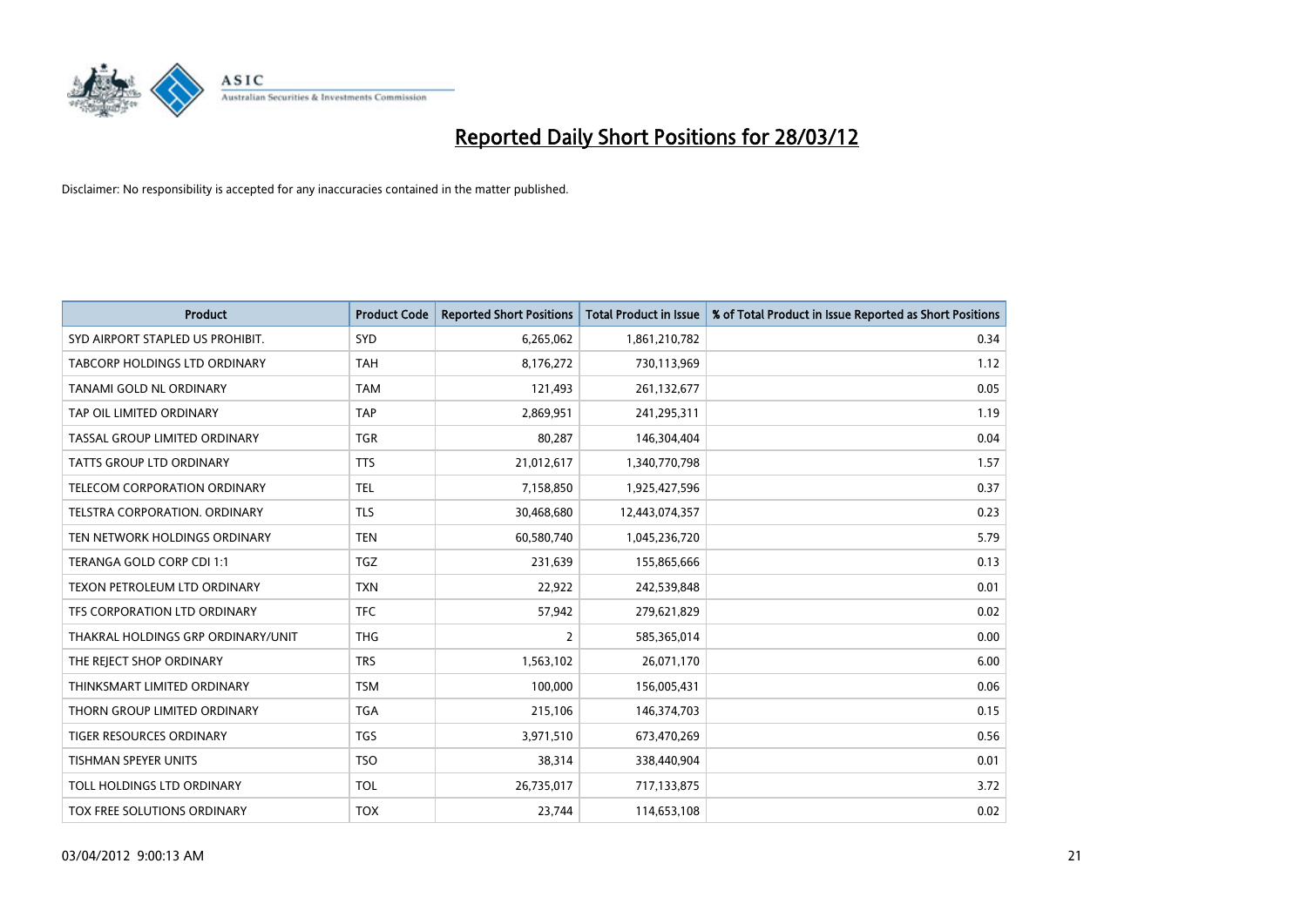

| <b>Product</b>                         | <b>Product Code</b> | <b>Reported Short Positions</b> | <b>Total Product in Issue</b> | % of Total Product in Issue Reported as Short Positions |
|----------------------------------------|---------------------|---------------------------------|-------------------------------|---------------------------------------------------------|
| TPG TELECOM LIMITED ORDINARY           | <b>TPM</b>          | 2,272,055                       | 793,808,141                   | 0.28                                                    |
| TRADE ME GROUP ORDINARY                | <b>TME</b>          | 11,155                          | 395,745,510                   | 0.00                                                    |
| TRANSFIELD SERVICES ORDINARY           | <b>TSE</b>          | 3,789,485                       | 542,977,583                   | 0.70                                                    |
| TRANSPACIFIC INDUST. ORDINARY          | <b>TPI</b>          | 4,310,294                       | 1,578,209,025                 | 0.27                                                    |
| TRANSURBAN GROUP TRIPLE STAPLED SEC.   | <b>TCL</b>          | 4,933,539                       | 1,458,321,112                 | 0.33                                                    |
| TREASURY WINE ESTATE ORDINARY          | <b>TWE</b>          | 17,377,943                      | 647,227,144                   | 2.69                                                    |
| TROY RESOURCES LTD ORDINARY            | <b>TRY</b>          | 417,024                         | 88,974,149                    | 0.46                                                    |
| UGL LIMITED ORDINARY                   | UGL                 | 5,078,500                       | 166,315,038                   | 3.04                                                    |
| UNILIFE CORPORATION CDI 6:1            | <b>UNS</b>          | 224,168                         | 263,797,950                   | 0.07                                                    |
| <b>UXC LIMITED ORDINARY</b>            | <b>UXC</b>          | 3,470                           | 304,995,791                   | 0.00                                                    |
| <b>VENTURE MINERALS ORDINARY</b>       | <b>VMS</b>          | 165,222                         | 232,468,592                   | 0.07                                                    |
| <b>VIEW RESOURCES LTD ORDINARY</b>     | <b>VRE</b>          | 1,760                           | 881,953,670                   | 0.00                                                    |
| <b>VIRGIN AUS HLDG LTD ORDINARY</b>    | <b>VAH</b>          | 3,553,715                       | 2,210,197,600                 | 0.16                                                    |
| <b>WATPAC LIMITED ORDINARY</b>         | <b>WTP</b>          | 24,753                          | 184,332,526                   | 0.00                                                    |
| <b>WDS LIMITED ORDINARY</b>            | <b>WDS</b>          | $\overline{7}$                  | 144,740,614                   | 0.00                                                    |
| WEBJET LIMITED ORDINARY                | <b>WEB</b>          | 24,724                          | 72,584,641                    | 0.03                                                    |
| <b>WESFARMERS LIMITED ORDINARY</b>     | <b>WES</b>          | 28,824,600                      | 1,006,485,848                 | 2.83                                                    |
| WESFARMERS LIMITED PARTIALLY PROTECTED | <b>WESN</b>         | 3,958,484                       | 150,586,314                   | 2.62                                                    |
| WESTERN AREAS NL ORDINARY              | <b>WSA</b>          | 6,540,466                       | 179,735,899                   | 3.62                                                    |
| WESTFIELD GROUP ORD/UNIT STAPLED SEC   | <b>WDC</b>          | 16,944,943                      | 2,308,988,539                 | 0.71                                                    |